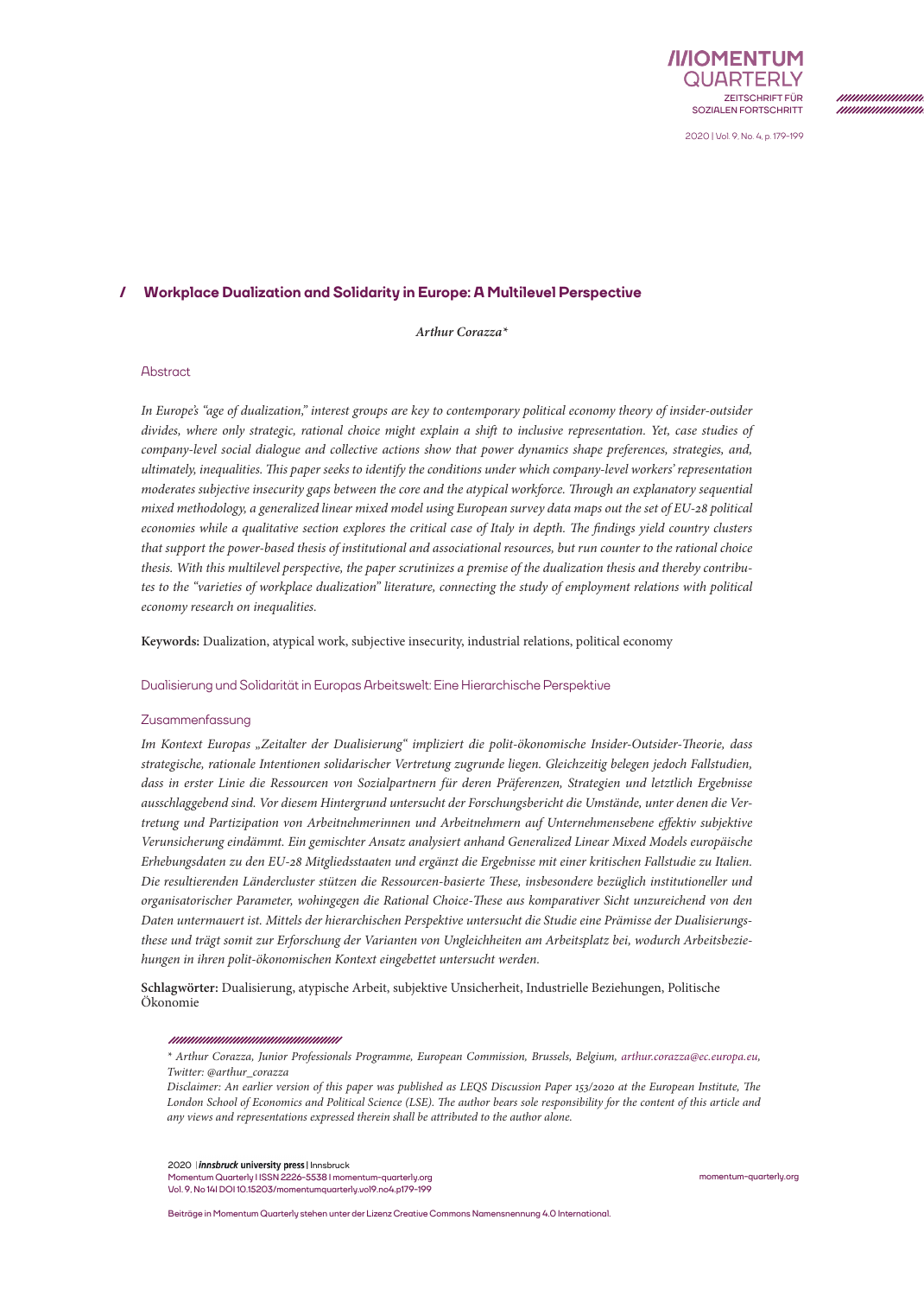# **1. Introduction<sup>1</sup>**

In a Europe marked by long-term shifts toward individualism in the world of work, the representation and participation of atypical, often precarious workers is key to both bettering working conditions and rejuvenating European industrial relations. In the 21 EU member states where data is available, trade union density among nonstandard workers is on average 30% lower than among standard workers despite controlling for compositional effects, as illustrated in figure 1 (OECD 2019: 196). The contemporary theory of political economy, however, puts industrial relations themselves at the roots of dualization—a process that is viewed to protect organized "insiders" with secure jobs, rights, and entitlements at the cost of precarious and weakly organized "outsiders" (Hassel 2014; Rueda 2007, 2014). This "age of dualization" is considered to build on cross-class coalitions of rational, self-interested actors facing libe-

#### **Acknowledgements**

This paper was greatly improved through discussions with and comments by Pieter Tuytens, MSc dissertation supervisor at the LSE European Institute, Timo Fleckenstein, Bob Hancké, Chrysoula Papalexatou, Waltraud Schelkle, Till-Niklas Braun, Severin Rapp, Toon Van Overbeke, Anna Wangen, two anonymous peer-reviewers and a reader. I am deeply grateful to them for sharing their insights and expertise for the purpose of this project.

ralization and distributive conflict (Emmenegger et al. 2012a; Hall/Soskice 2001; Thelen 2014). Within this "new political economy mainstream" (Durazzi et al. 2018), shifts toward inclusive forms of representation can only be accounted for when changing contexts turn the premise of mutually exclusive interests on its head (Meyer 2016; Streeck 2009). Reversing dualization processes is thus only expected to occur when interest groups are structurally weakened and strategically adapt.

Yet, a body of case studies from the 2010s contrasts this thesis, suggesting that comparatively, effective advocacy and representation for "outsiders" tends to emerge where institutional, organizational, and ideational resources enable solidarity. Such cases include, for example, inclusive trade union strategies that represent and support nonstandard workers in the Swedish and French public sectors (Grimshaw et al. 2018), in the Danish meatpacking industry (Refslund/Wagner 2018), the Dutch construction sector (Berntsen/Lillie 2016), Slovenia's retail business (Mrozowicki et al. 2018), and in the metal industries of Belgium and Germany (Benassi et al. 2019; Pulignano/Doerflinger 2018a). Conversely, cases of dualized forms of representation are rationalized by contexts of fracturing associational and institutional resources in situations of distributive conflict, such as in the Greek telecommunications sector (Kornelakis 2016) or in Hungary's local governments (Grimshaw et al. 2018). Labeled as "varieties of workplace dualization"

*Figure 1: Ratio of trade union density among nonstandard workers relative to standard workers (in %)*



Source: OECD (2019)

**180**

*ILOMENTUM* QUARTE unnmunn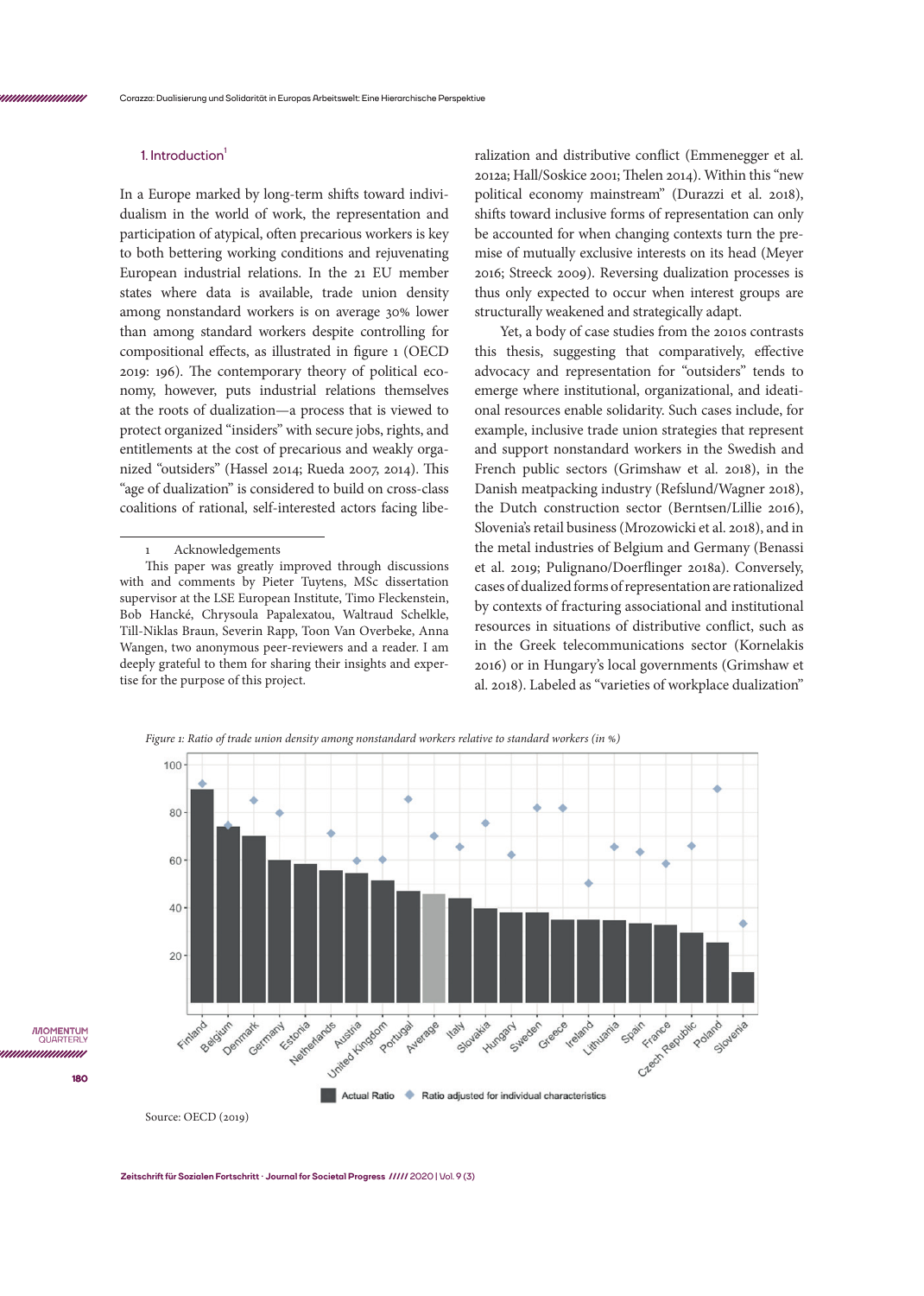by Benassi (2017), this stream neither projects an "inexorable decline" of collectivism (Avdagic/Baccaro 2014) nor fracturing cross-class coalitions (Thelen 2014) as the basis for overcoming dualization.

 This paper strives to systematically examine how the rational choice perspective of the dualization literature is reconcilable with the context-sensitive solidarity observed in European workplaces. It builds on the theoretical framework recently developed in Reconstructing Solidarity by Doellgast et al. (2018a), which theorizes, in its essence, that labor's institutional and associational power resources are determinant of the dynamics of workplace representation. In a multilevel fashion, the analysis seeks to inspect the country-specific drivers of company-level dynamics. This paper therefore examines one building block of a theoretical framework that rests on the notion of positive feedback effects of "vicious" and "virtuous circles," as opposed to negative feedback effects from a self-correcting dualization process. The paper starts, in the following section, by identifying the relevant streams within the dualization debate and developing the theoretical framework as a basis for the research question. After presenting the data and methodology in sections 3 and 4 respectively, section 5 presents the findings before section 6 discusses them and section 7 draws a conclusion.

# **2. Dualization & Beyond**

#### 2.1 The Literature: Foundations and Advancements

In contrast to economic theory focused on labor productivity, early segmentation theories introduce the notion of persistent labor market divides between a "core" or "primary" workforce in secure, well-paid positions and "peripheral" or "secondary" workers with less stable jobs and frequent unemployment spells (Berger/Piore 1980; Doeringer/Piore 1971; Lindbeck/Snower 1988; Rubery 1978). Following a Polanyian notion, Rubery articulates that labor markets are treated as "social constructs, shaped and influenced by institutions and by social actors" (Rubery 2003: xvii). Similarly, the dualization literature pursues a comparative institutionalist perspective to explain social divides. As part of this, the insider-outsider theory argues that regulatory and policy shifts driving labor market inequalities largely result from the insider-oriented interest representation of social-democratic parties and trade unions (Hassel 2014; Rueda 2005, 2007). Building on the well-known Varieties of Capitalism literature (Hall/Soskice 2001),

these are described as part of cross-class coalitions, making bargaining concessions at the expense of labor market "outsiders" in the face of structural pressures. Empirical underpinnings stem from labor market reforms in Europe during the 1990s and 2000s, labeled as "flexibility at the margins" or "two-tiered reforms" (Dolado et al. 2002; Palier/Thelen 2010), and particularly refer to cases in Continental and Southern Europe (Hassel 2007; Rueda 2014; Streeck/Hassel 2003; Thelen 2012). By the late 2010s, the insider-outsider theory is described by some as the "new political economy mainstream" (Durazzi et al. 2018), ascribing the roots of economic, social, and political inequalities in parts of Europe to inward-looking interest groups.

When looking ahead, dualization processes are often viewed as a lasting trajectory of path dependencies in the tradition of historical institutionalist scholarship (Pierson 2000). Here, downward pressures from competition and negative externalities for "insiders" would be prevented, for instance, due to separate labor markets for the core and the peripheral workforce (Emmenegger et al. 2012b), political inactivity by "outsiders" (Häusermann 2012), as well as employers' and trade unions' persistent interest in shielding the core workforce and preserving involvement in policy-making (Davidsson/ Emmenegger 2013; Emmenegger et al. 2012b; Emmenegger 2014). Hence, in the absence of significant external shocks, positive feedback effects from long-term reform and outcome trajectories are expected to reinforce dualization processes. Reversing the process is mostly, if at all, considered from a functionalist perspective. While expecting fundamentally stable cross-class coalitions, for instance in German manufacturing, instability would only arise from a lack of willingness or a lack of ability from either side of the social partners (Thelen 2014) and a "shrinking and softening of the core" (Streeck 2009), e.g., induced by the long-term structural decline of the manufacturing industry (Iversen/Soskice 2015). Given the net effect of dualism from the past decades, stable, instrumental preferences by insider groups shielded from economic pressures have thus been a common feature in the literature.

Advancing the debate, recent research investigates how the strategies and/or preferences of labor and management vary and change due to contextual factors. From a rational choice perspective, organizational self-interests can be one source of change. While the insider-outsider theory views the interests of the core and the peripheral workforce as mutually exclusive, changing circumstances may require a reorientation

*mummmmmn*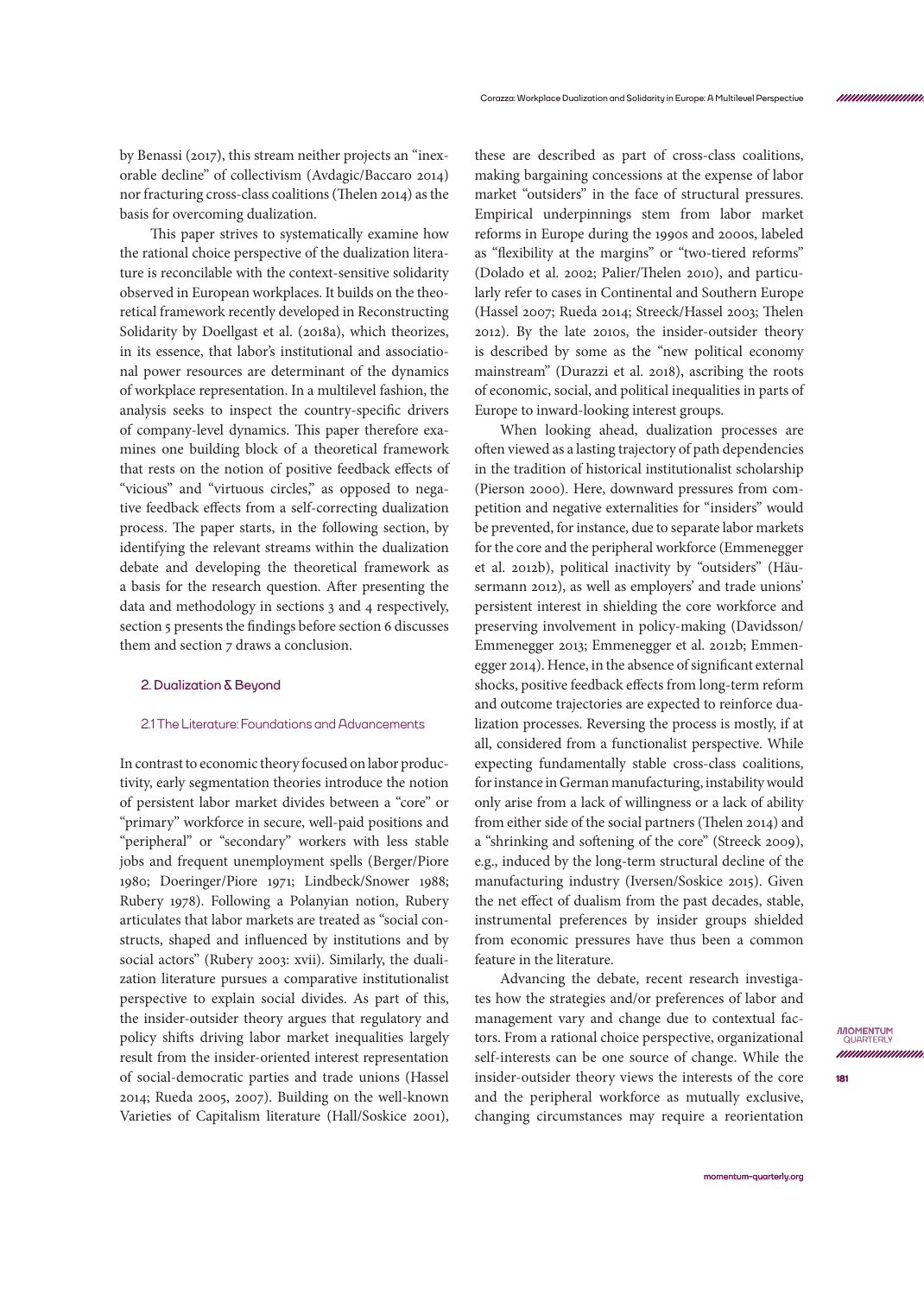of strategies to remain protective of constituencies, thus holding constant the assumed set of preferences. As such, dualization is understood "as one stage in a longer process of redistributing risks and privileges between labor market segments" (Eichhorst/Marx 2011: 74). This may occur when inequalities create negative externalities for the protected core, for instance through low-wage competition (Meyer 2016) or labor market reforms (Hassel 2012). For instance, the introduction of the German statutory minimum wage in 2014/15 (Marx/Starke 2017) and core-periphery competition in the German metal industry can be partially accounted for with this framework (Benassi/Dorigatti 2015). From this angle, organizational interests thus remain centered on protecting core constituencies, but strategies to achieve this goal can change.

In a second stream, described as "varieties of workplace dualization" (Benassi 2017), dualization is treated as a "distinctive configuration of mutually reinforcing power relationships" between actors' preferences and behavior in the workplace and the institutional and ideational setting in which actors are embedded (Pulignano/Doerflinger 2018b: 76). In particular, previous studies show that factors shaping trade union strategies include the capacities of labor market institutions, such as membership numbers, the centralization of bargaining, involvement in labor market policy, and organizational structures (Davidsson/Emmenegger 2013; Gordon 2015; Oliver 2011), as well as trade unions' historical identities and ideologies (Benassi/Vlandas 2016; Dorigatti 2017; Marino 2012; Pulignano/Doerflinger 2013). Studying strategies' impact, previous work often points out the ability to draw upon institutional power resources and associational capacities to coordinate and organize workers (Benassi et al. 2016; Benassi et al. 2019; Doellgast et al. 2009; Pulignano/Signoretti 2016; Wagner/Refslund 2016). In addition, sectoral characteristics are also shown to influence the form, levels, and approaches of organizations (Carré et al. 2010; Geppert et al. 2014). Overall, these studies find that both institutional embedding and ideational legacies matter for enabling inclusive strategies in support of less organized groups.

## 2.2 Theoretical Frameworks

**182**

**IMOMENTUM** QUARTER unnunnun

Within the framework of the insider-outsider theory, inclusive trade union strategies toward "outsiders" might follow from an interest-driven reorientation of organized "insiders." Based on the literature presented above,

one potential pressure on "insiders" can be structural changes within the labor force, which Streeck (2009) describes as a "shrinking and softening of the core." In practice, this can be conceptualized as compositional shifts increasing the risk for previously secure positions to be abolished and/or replaced by insecure positions. Similarly, low-wage competition and social dumping can have knock-on effects that affect earnings and wages across the distribution, thereby channeling economic pressures on "insiders." Despite stable preferences for the primary protection of unions' core constituency, such economic pressures may still induce inclusive strategies if interests are no longer mutually exclusive, but rather positively interdependent. Here, tackling precarious work would be a way for "insiders" to address the pressures they themselves face, thereby acting in solidarity out of rational choice.

Conversely, within the theoretical framework developed by Doellgast et al. (2018b), strategies of workers' representatives that are inclusive of the interests of precarious "outsiders" result from labor's degree of power resources. As defined by Wright (2000) and Silver (2003), organizations possess and exert associational power and structural power. The former derives from workers' collective organizational capacities and encompasses their resources and capabilities, for instance to strike. The latter dimension describes the skills and workforce structures, locations, and external technological factors in the labor market. Additionally, labor's institutional power stems from institutional arrangements (Gumbrell-McCormick/Hyman 2013). While the structural dimension is considered constant within a given industry at a specific time, associational and institutional power resources are dependent on the inclusiveness of institutional and organizational structures (Bosch et al. 2010) and inclusive forms of worker identity and identification that are open to redefinition and integration of previous "outsider" groups in settings of shared interests, perceptions of injustice, and changing narratives and frames (Doellgast et al. 2018). Here, encompassing institutions and inclusive worker identities and identifications are expected to enable solidarity, fostering inclusive forms of representation and participation.

This paper therefore aims to assess whether core constituencies' rationale for self-protection or the power resources of worker representatives serve as conditions for inclusive forms of representation. Building on the presented company-level case evidence and following Pulignano et al. (2020), the perspective extends the analysis from institutional dualization to the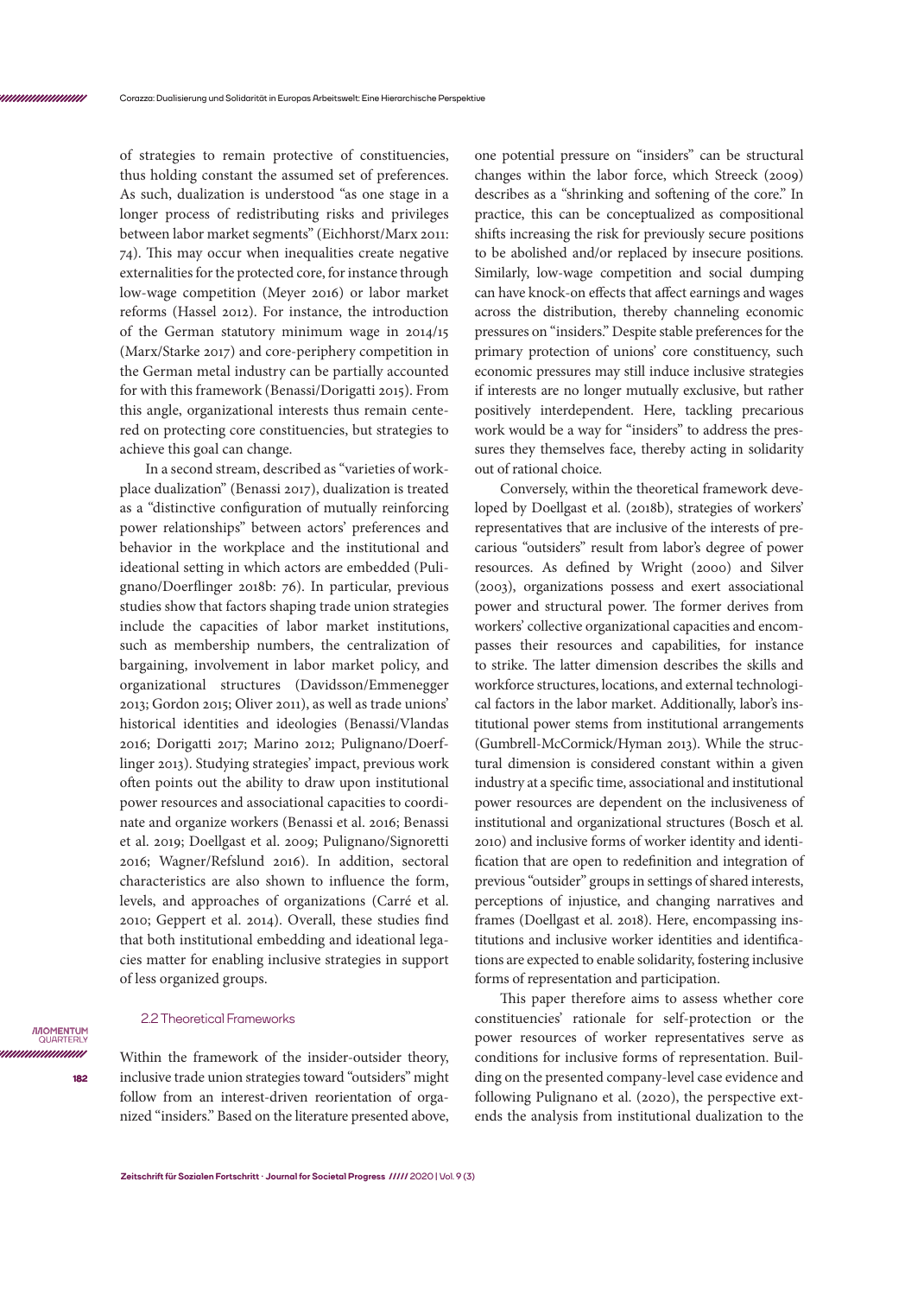|                |       | insec_job |       | insec_lm |       |       |  |  |
|----------------|-------|-----------|-------|----------|-------|-------|--|--|
| Level          | n     | %         | %.cum | n        | %     | %.cum |  |  |
| 1              | 10231 | 47,6      | 47.6  | 2679     | 12.5  | 12.5  |  |  |
| $\overline{c}$ | 4519  | 21,0      | 68.7  | 4851     | 22,6  | 35.1  |  |  |
| 3              | 3207  | 14,9      | 83,6  | 3984     | 18,6  | 53.6  |  |  |
| 4              | 2159  | 10.1      | 93,7  | 4110     | 19,1  | 72,7  |  |  |
| 5              | 1361  | 6,3       | 100.0 | 5853     | 27.3  | 100.0 |  |  |
| Total          | 21477 | 100.0     | 100.0 | 21477    | 100.0 | 100.0 |  |  |

*Table 1. Frequencies*

Source: EWCS (2015)

macro-level context of the "workplace politics" of social divides. The geographic scope covers the full set of European Union member states, thereby capturing the primary space on which the midrange theory of dualization centers. Previous comparative research with this multilevel perspective has shown, for example, that insecurity divides between permanent and temporary workers exhibit clear cross-country differences (Chung 2016) and that encompassing non-market institutions and stricter national-level regulations can indeed prevent precarious work (Gautié/Schmitt 2010). This paper complements these studies by taking a political economy perspective on the micro-level nexus of workplace representation and subjective insecurities, as presented in the next section.

## **3. Data Collection**

Objective job characteristics and subjective workers' experiences relate and overlap, where the latter can be treated as a result of the former, though not matching perfectly. In this paper, the labor market outcomes of interest are subjective perceptions relating to employment risks and opportunities. Conceptual frameworks for job quality often account for such work-related securities (see ILO 2013; OECD 2016; UNECE 2015) and a body of empirical research shows that subjective insecurities in working life impact other outcomes, in particular health and life satisfaction (Carr/Chung 2014; De Witte et al. 2016; Meltzer et al. 2009), family well-being and the quality of partnerships (Mauno et al. 2017), work motivation and productivity (Arends et al. 2017; Rosenblatt et al. 1999), as well as welfare attitudes, social identities, and political views (Marx 2014; Mewes/Mau 2012; Selenko et al. 2017). In particular, the latter link to ideational factors also helps position findings within the theoretical framework of feedback

effects. Using subjective measures as proxies for job quality thus aids the study's accuracy and its relevance, both in empirical and theoretical terms.

The concept of employment insecurity, based on Chung and van Oorschot (2011), combines subjective job insecurity, i.e., a worker's perceptions of how likely job loss is in a given period (Shoss 2017; Sverke/Hellgren 2002), and subjective labor market insecurity, which is a worker's perceived lack of alternatives on the labor market (Anderson/Pontusson 2007). The main data source in this paper is integrated data from the *European Working Conditions Survey* (EWCS). The survey presents the results of a questionnaire conducted face-to-face with a random sample of "persons in employment" representative of the working population in each of the 28 EU member states (Eurofound 2018a). In this paper, "worker" is used as an umbrella term for all persons holding an employment contract, including employees. The EWCS includes questions about job insecurity, i.e., the likelihood of job loss in the coming 6 months, and labor market insecurity, i.e., perceived chances of finding an alternative job with a similar salary if need be. The response options follow a Likert scale with 5 levels of agreement. The compound measure of "employment insecurity" is a simple average of the two. After data transformation, all response variables equate higher values to stronger levels of subjective insecurity. As table 1 shows, high to very high levels of job insecurity (*insec\_job*) and labor market insecurity (*insec\_lm*) are experienced by about 16%/46% of the 21,477 respondents in 2015, leading about 22% to suffer high to very high levels of employment insecurity (top 4 of 9 levels) while 48% report low to very low levels (bottom 4 of 9 levels).

 As for other micro-level characteristics, also drawn from the EWCS, "insiders" are classed as workers with a permanent contract (unlimited duration) **IMOMENTUM**<br>QUARTERLY nnnnmmmm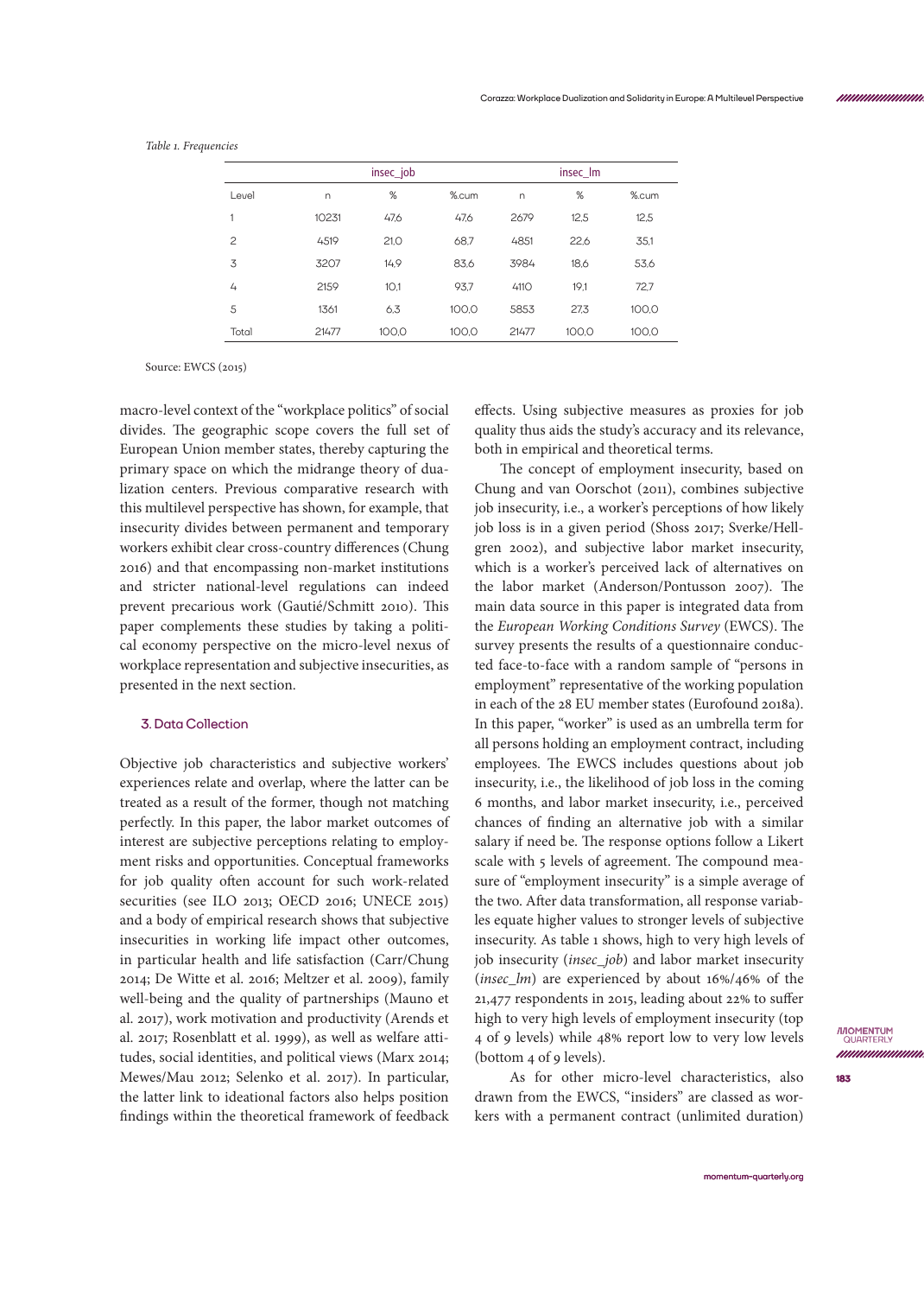and "outsiders" are those holding a temporary contract (limited duration). This approximation is used in much of the literature (see e.g., Chung 2016) and, as mentioned above, trade union density among nonstandard workers is indeed significantly lower than among standard workers, controlling for compositional effects (OECD 2019: 196). These data are captured as a binary variable. Nonstandard employment, used interchangeably with atypical employment, may also comprise part-time, temporary agency or on-call work, self-employment, and other categories, but this paper uses contract duration as the only dividing line due to the focus on insecurity about expected future prospects and to facilitate interpretation. Another binary variable measures whether or not a trade union, works council, or other workers' representative body is present at the respondent's workplace. The 6th EWCS wave (2015) is the first to collect trade union-related data, which thus limits the temporal scope of the analysis. Based on previous studies, other factors influencing subjective insecurities are an individual's age, occupation (ISCO-08), sector (NACE rev.2), education (ISCED-11), and experiences in the workplace, such as organizational change due to restructuring measures (e.g., Carr/Chung 2014; Ferrie et al. 1998; Jiang et al. 2013; Kalleberg 2011; Keim et al. 2014; Probst et al. 2014). Following the literature of routine-biased technological change (Goos et al. 2009), a task-related variable captures whether the respondent considers job features to be monotonous as a proxy for a perceived risk of automation.

At the macro level, a set of variables captures the degree to which "insiders," i.e., permanent workers, face economic pressures. Compositional changes to the labor force can be directly measured by shifts in the permanent shares of countries' labor forces and in their ratios of permanent to atypical workers (temporary and temporary agency) from 2010 to 2015 (Eurofound 2018a). Low-wage competition is proxied for with aggregated EU Statistics on Income and Living Conditions (EU-SILC) data on earnings inequalities (Eurostat 2020). These are (i) the share of permanent workers at risk of in-work poverty, (ii) the Gini coefficient of equivalized disposable incomes before transfers, and (iii) the income quintile share ratio S80/S20 for gross market incomes (working age). Running a two-way ANOVA test and a multiple regression corroborates that levels of net monthly earnings from respondents' main paid jobs are highly correlated with employment status, controlling for a range of factors.

Industrial democracy is measured using Eurofound's analytical framework of industrial relations, which provides national-level indices for all EU-28 countries during

the period from 2013 to 2017 (Eurofound 2018b). The index uses a scale of 0–100, with higher values indicating stronger industrial relations. It is comprised of three subindices, namely national-level associational governance (e.g., union density, collective bargaining coverage), representation and participation rights (e.g., rights and status of works councils), and company-level social dialogue (coverage, incidence, degree, and influence; for the full framework, see Eurofound 2018c: 20). As an alternative measure for institutional backing, EU-28 data on labor market policy are retrieved, capturing the annual average public expenditure for (active; active and passive) labor market policy per unemployed person (European Commission 2018).

In addition, several studies find a relationship between labor market conditions and insecurities at the sectoral and national level (Dixon et al. 2013; Esser/Olsen 2012; Lübke/Erlinghagen 2014). Hence, country-level economic conditions are measured using Eurostat data on the level and changes in annual unemployment rates (Eurostat 2019). Together with evidenced individual and organizational variables, this makes it possible to comprehensively control for macro- and micro-level antecedents to forms of subjective insecurity in working life.

## **4. Methodology**

The research design follows a mixed-methods approach, namely the explanatory sequential mixed method (ESMM), to run a quantitative analysis and to build on these results using qualitative methods. This particular design allows for analytical development and complementarity that, as Greene et al. (1989: 259) posit, "seek[] elaboration, enhancement, illustration, clarification from the results." In the industrial relations literature, key deductive contributions take this approach (see e.g., Rueda 2007; Thelen 2014) to situate country cases in a broader cross-national context, for instance to map institutional or labor market developments, before analyzing political dynamics in more detail. Justifications for this approach can be a causal distance between X and Y, as well as intervening variables between X and Y that cannot be tested in a cross-unit analysis. For instance, labor rights tend to shape outcomes through the actions of organizations and individuals utilizing them.

In the quantitative analysis, the response variable employment insecurity (*insec\_empl*) is regressed on inter alia employment status (*empl\_status*) and the presence of workplace-level representation (*work-*

*IMOMENTUM* QUARTEI unnunnun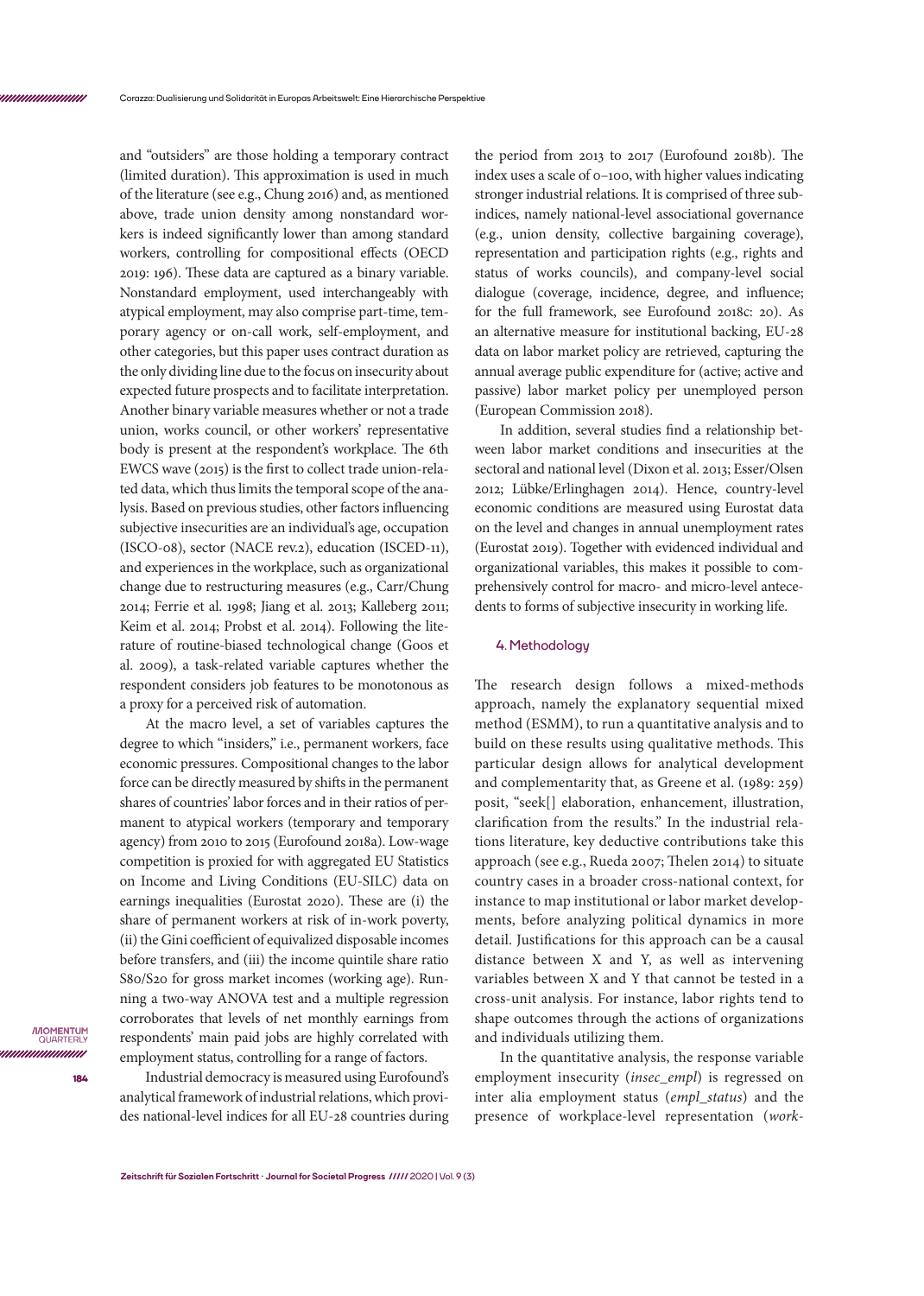*Table 2: Frequencies*

| empl status |      |       | workplace_rep |       | <b>OCC</b> |       | task m |       | gender |       | org_wforce |  |
|-------------|------|-------|---------------|-------|------------|-------|--------|-------|--------|-------|------------|--|
|             | %    | n     | %             | n     | %          | n.    | %      | n.    | %      | n     | %          |  |
| 18799       | 87.5 | 10513 | 49.0          | 15349 | 71.5       | 11205 | 52.2   | 10074 | 46.9   | 16046 | 74.7       |  |
| 2678        | 12.5 | 10964 | 51.O          | 6128  | 28.5       | 10272 | 47.8   | 11403 | 53.1   | 5431  | 25.3       |  |

Source: EWCS (2015)

*place\_rep*). Additionally, micro-level control variables include a continuous variable for *age* (16–64) and binary variables for occupation (*occ*; white/blue-collar based on ISCO-08), which serves as a tested functional equivalent to educational and sectoral controls, as well as *gender* (male/female), task profile (*task\_m*; non-monotonous/monotonous), and workforce changes in the respondent's workplace (*org\_wforce*; workforce increased or stable/decreased). Based on the expected outcomes, the baseline is a permanent, white-collar, male worker with a non-monotonous task profile at a workplace with no worker representation and where the number of workers has not decreased (no timeframe specified). Table 2 presents the descriptive statistics for each of the binary independent variables, notably showing that 12.5% of the full sample are temporary workers and 51% have/are aware of having worker representation at their place of employment.

 A generalized linear mixed model (GLMM) is used given the ordered categorical response variable. The mixed approach assigns individuals to grouplevel units, which allows an estimation of groupspecific random intercepts and slopes (Gelham/Hill 2006; Hox 2002). The country-specific interaction effect *β3j* between *empl\_status* and *workplace\_rep* captures whether (and to what degree) the presence of workplace representation, including trade unions, moderates or reinforces subjective insecurity divides between permanent and temporary workers for each country *j*. The model is specified as:

> $logit (insec_{i}) = \alpha_{i} + \beta_{i}$ empl\_status<sub>i</sub> +  $\beta_{2}$  workplace\_re $p_{i} + \beta_{3j}$  empl\_status $_{i}$ \* workplace\_re $p_i + \beta_4 \text{ occ}_i + \beta_5 \text{ task\_m}_i + \beta_5$  $age_{i} + \beta_{5} gender_{i} + \beta_{6} org\_wtorce_{i} + \epsilon_{i}$

In the model, ordinal logistic regression sets a threshold for cumulative probabilities of insecurity and non-insecurity outcomes. A linear model would not be appropriate, as the predicted values could lie below the lowest and above the highest categories and residual heteroskedasticity would likely arise. If, based on the GLMM outputs, the working premise of cross-country varieties is corroborated by an insignificant random slope interaction coefficient  $\beta_{3}$  (and subject to likelihood ratio tests), individual random effects will be of interest to examine country-specific multilevel associations and cross-country variations in a descriptive manner. If the findings were to yield a significant interaction effect across countries, the GLMM could be extended to estimate macro-micro interaction effects by way of inferential analysis. Three sets of macro-level variables will be of interest, as presented in section 3: economic pressures on permanent workers; the strength and scope of collective institutions and social dialogue practices, capturing institutional power resources; and general labor market conditions.

Alone, the quantitative section would clearly leave gaps that the qualitative section seeks to fill. First, as mentioned above, contextual factors only shape company-level dynamics of worker representation through the actions of individuals and organizations, who utilize power resources and/or are driven by economic stress. The in-depth investigation accounts for this crucial link in the causal chain. Secondly, workers' identities and ideologies form one of the two sources of power resources in Doellgast et al. (2018b), but to the author's knowledge there is no quantification that would achieve a scope and depth comparable to the institutional indicators by Eurofound (2018b). According to Creswell (2013: 281), the consideration of sociocultural context is in fact a common justification for an ESMM approach. Finally, while the EWCS data provide for maximum spatial variation without temporal variation (see section 3), the qualitative section allows an examination of cases also over a longer period.

As part of the confirmatory research design, a case study of a single country therefore complements the cross-unit analysis. Gerring (2004) defines a case study as "an intensive study of a single unit with an

**MOMENTUM**<br>QUARTERLY nnnnmmmm

**[momentum-quarterly.org](http://momentum-quarterly.org)**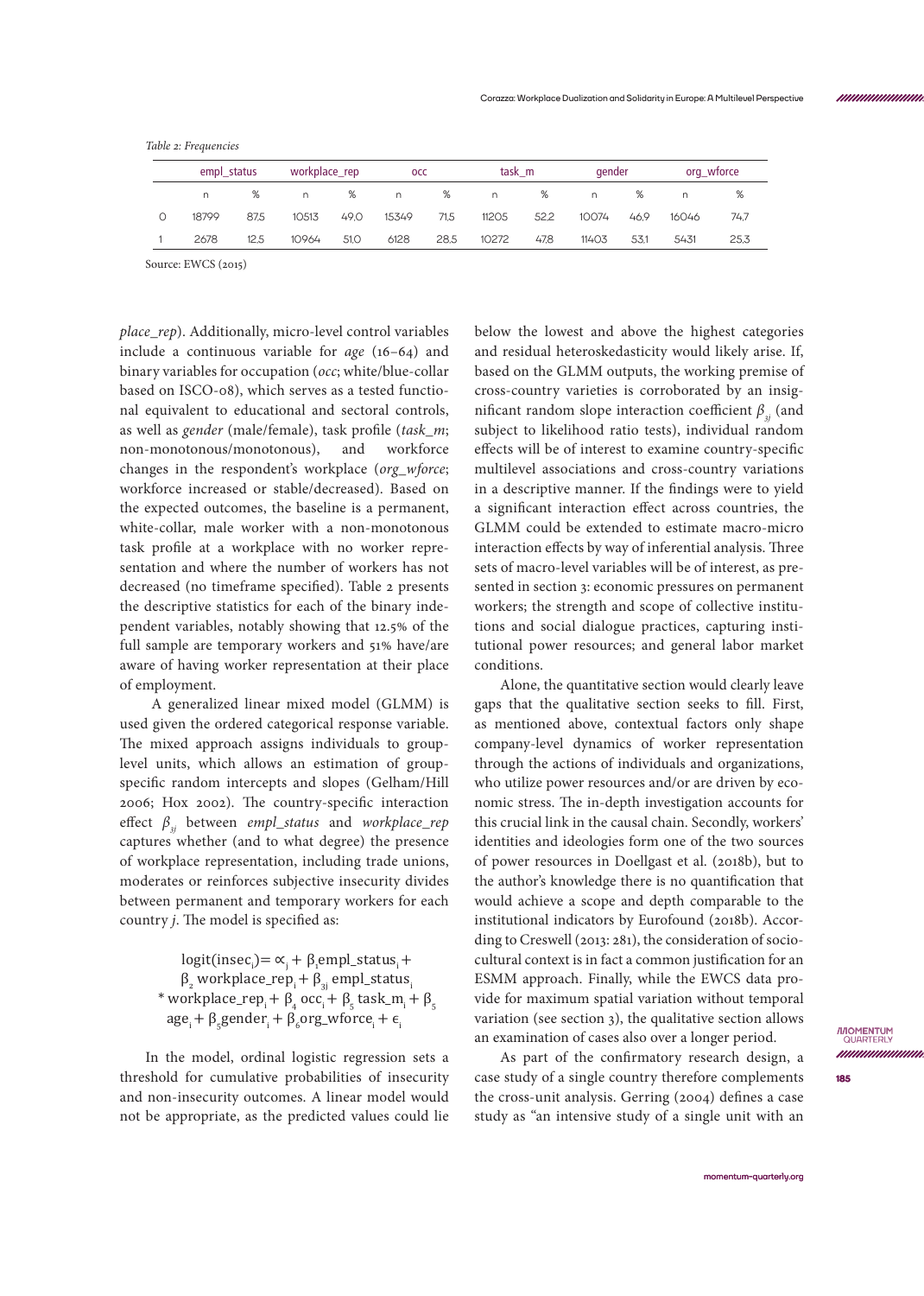**186**

*IMOMENTUM* QUARTER unnunnun

|                               | insec_empl  |            |              |          |            |                 | insec_job   |            |         | insec_lm    |            |         |
|-------------------------------|-------------|------------|--------------|----------|------------|-----------------|-------------|------------|---------|-------------|------------|---------|
|                               | model 1     |            | model 2      |          |            | model 3         |             |            | model 4 |             |            |         |
|                               | Estimate    | Std. Error |              | Estimate | Std. Error |                 | Estimate    | Std. Error |         | Estimate    | Std. Error |         |
| empl status                   | 0.498       | 0,092      | ***          | 0.508    | 0,148      | $***$           | 1,016       | 0,088      | $***$   | $-0.013$    | 0,098      |         |
| workplace rep                 | 0,081       | 0,055      |              | 0.069    | 0,086      |                 | $-0.283$    | 0.047      | $***$   | 0.120       | 0.074      |         |
| OCC                           | 0,057       | 0,063      |              | 0,058    | 0,063      |                 | 0.205       | 0,035      | $***$   | 0,013       | 0,051      |         |
| task_m                        | 0,162       | 0,054      | $\star\star$ | 0.162    | 0,054      | $^{\star\star}$ | O,211       | 0,031      | $***$   | 0.061       | 0.044      |         |
| age                           | 0,029       | 0,002      | ***          | 0,029    | 0,002      | $***$           | $-0,002$    | 0,001      |         | 0,031       | 0,002      | $***$   |
| gender                        | $-0,003$    | 0,053      |              | $-0,005$ | 0,054      |                 | $-0.115$    | O, 031     | $***$   | O.111       | 0,044      | $\star$ |
| org wforce                    | 0,307       | 0,065      | ***          | 0,307    | 0,065      | ***             | 0.380       | 0,035      | $***$   | 0.135       | 0,052      | $***$   |
| empl status*<br>workplace rep |             |            |              | $-0,234$ | 0,236      |                 | O.107       | 0,123      |         | $-0.029$    | O.173      |         |
| Intercept                     | 1.695       | O.171      | $***$        | 1,712    | O,181      | $***$           | 0.065       | 0.126      |         | 1.114       | O.141      | ***     |
|                               |             |            |              |          |            |                 |             |            |         |             |            |         |
| Observations                  | 21477       |            |              | 21477    |            |                 | 21477       |            |         | 21477       |            |         |
| Log Likelihood                | $-5680.839$ |            |              | $-5676$  |            |                 | $-13521.97$ |            |         | $-7691.928$ |            |         |
| Akaike Inf. Crit.             | 11379.68    |            |              | 11400.64 |            |                 | 27091.94    |            |         | 15431.86    |            |         |
| Bayesian Inf. Crit            | 11451,45    |            |              | 11592,03 |            |                 | 27283.33    |            |         | 15623,25    |            |         |

*Table 3: Generalized linear mixed model (GLMM) results*

Signif. codes: \*p<0,05; \*\*p<0,01; \*\*\*p<0,001

Note: *insec\_empl:* average of *insec\_job, insec\_lm; insec\_job* and *insec\_lm:* 5 levels each; Baseline: permanent contract; no trade union, works council, or similar at company; white collar; non-monotonous task profile; male; no decrease in workforce at place of employment.

aim to generalize across a larger set of units." As foreseen in an ESMM approach, the case selection is based on a purposeful sampling procedure in order to complement the outcomes of the first stage (Creswell 2013). As one of the types of purposeful sampling, a "critical case" will be analyzed to "permit logical generalization and maximum application of information," because if the thesis is corroborated in this one case, it is likely to hold in the other cases (Palinkas et al. 2015). This can be achieved by selecting a unit that least fits the cross-unit findings due to a configuration that appears most likely to contradict the prevailing thesis. For this section, evidence on institutions and practices is drawn from the *European Working Conditions Survey* (Eurofound 2018a), the *European Company Survey* (Eurofound 2015), data from OECD (2019), and Visser (2019). Evidence about organizational strategies and ideational factors is obtained from the secondary literature, including studies gathering primary data through interviews and focus groups at the plant level, as well as from public resources consolidating country information (Eurofound 2020a; Fulton 2020) and other web sources. The following section

first presents the regression results, then examines the two key theses before turning to the case study in 5.3.

### **5. Findings**

## 5.1 Regression Outputs

Checking the model diagnostics, a multicollinearity test using variance inflation factors (VIF) substantiates low correlation of model predictors (VIFs < 2). Given the nested model, the usual independence assumption is necessarily relaxed to assuming observations are independent of others, except where a correlation is assumed within random variable groups. Log-likelihood ratio tests (LRT) corroborate that the between-group variance is strong enough to justify adding the random intercept for all models while, as discussed below, this only partially applies to the random slope models. Also, based on normal probability plots (Q-Q plots), the models meet the assumption of normally distributed random effects needed in mixed models.

The regression output of the GLMM yields relevant and plausible results for both the central and control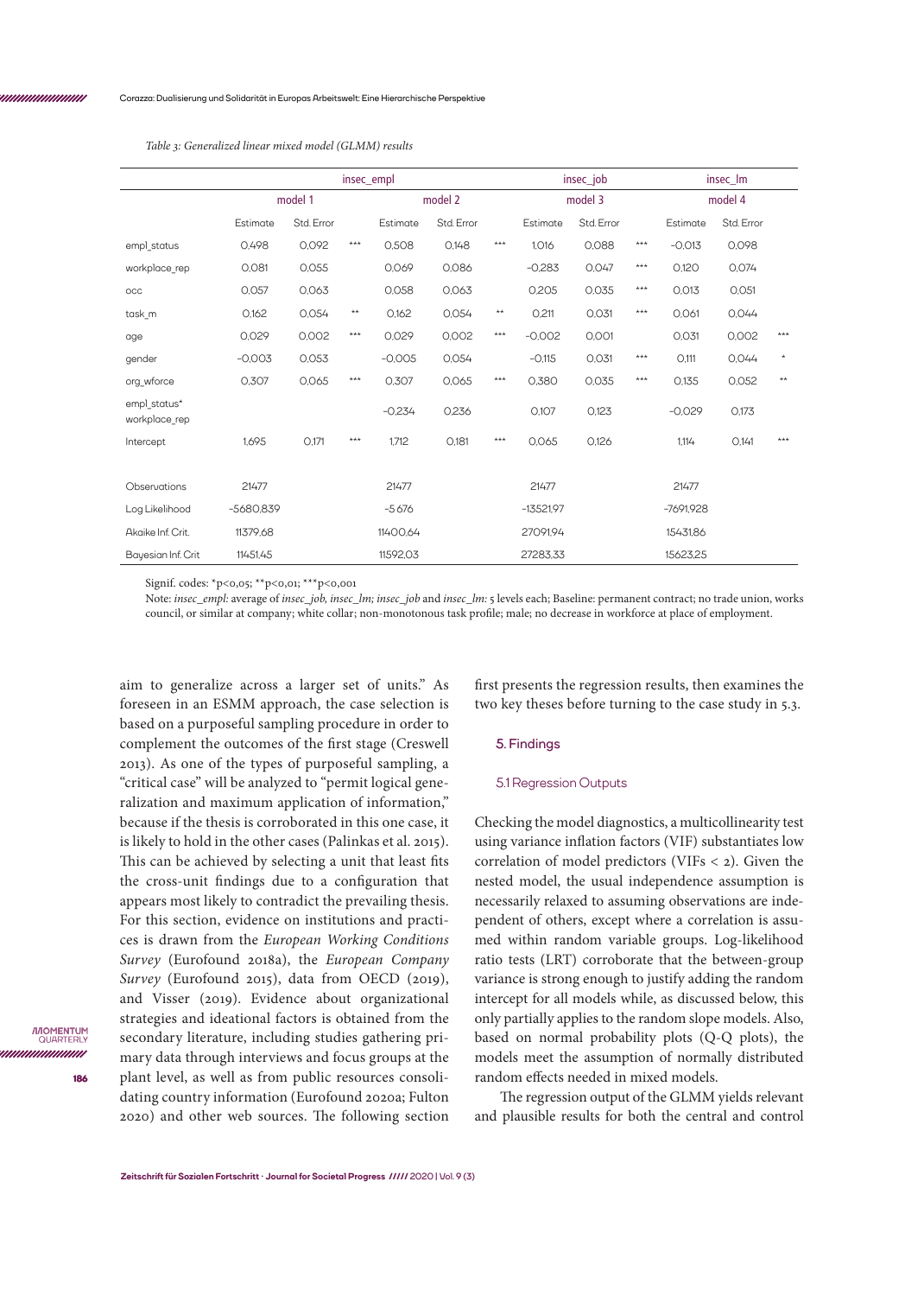*Table 4: Likelihoo ratio test - random slope of model 3*

|               | npar | <b>AIC</b> | loaLik      | deviance | Chisa  | Df | $Pr(>\righttriangle Chisq)$ |
|---------------|------|------------|-------------|----------|--------|----|-----------------------------|
| model 3 restr | 10   | 27102.27   | $-1354114$  | 27082.27 |        |    |                             |
| model 3 full  | 24   | 2709194    | $-13521.97$ | 27043.94 | 38.335 | 14 | 0.00046***                  |

Signif. codes: \*p<0,05; \*\*p<0,01; \*\*\*p<0,001

micro-level covariates, as presented in table 3. Considering the baseline outcome of employment insecurity, the simple random intercept model (1) and the full version with a varying slope interaction effect (2) show that, across the EU-28, temporary workers are more insecure than permanent ones, controlling for other factors. According to model 2, holding a temporary rather than permanent contract is associated with a 66% increase in the estimated odds of giving a response that indicates high rather than low levels of employment insecurity, controlling for other variables.<sup>2</sup> This applies even more when considering job insecurity as an outcome, which yields an increase by 176% (model 3 in table 3), whereas labor market insecurity is not associated with employment status in a statistically significant way (model 4). The direct impact of workplacelevel representation appears clearly significant only with regard to job insecurity, which is reduced overall. Furthermore, results in table 3 for the control variables of task profile, age, gender, and organizational change highlight their relevance and largely concur with previous research (e.g., Keim et al. 2014), though with a likely overlap between task monotony and occupation. Overall, these results suggest that higher job-related insecurity, as opposed to labor market insecurity, is the type of outcome most clearly associated with "outsider" status and the presence of a trade union, works council, or similar body in the workplace.

 Secondly, the interaction term's insignificance across all types of outcomes corroborates the working premise that, overall, there is no significant, uniform moderating or reinforcing effect on evident insecurity divides between atypical and standard employment. Still, likelihood ratio tests further show that including the random slope interaction term does raise the explanatory value of model 3, considering the outcome for job insecurity, while this is not the case for employment and labor market insecurity (table 4). As a result, inferential analysis with cross-level interactions is not

methodologically feasible and the regression is limited to random slope models with a focus on job insecurity as a response variable.

 Importantly, however, looking at the individual random effects of the GLMM yields two country clusters that do exhibit statistically significant interaction effects, though in opposite directions. Temporary workers persistently report higher levels of subjective job insecurity across all countries, even when allowing for country-specific variations. However, in Denmark, Finland, the Netherlands, Luxembourg, and Malta the workplace-level presence of a trade union or similar body is associated with a statistically significant reduction in the job insecurity gap between temporary and permanent workers. For example, in Denmark, controlling for other factors, the presence of a union or similar, as opposed to its absence, is associated with a 55% reduction in the odds of a temporary worker reporting that they feel job insecurity compared to a permanent worker (Malta: -54%; Luxembourg: -45%; Finland: -28%; Netherlands: -23%). In these countries, workplace-level representation has a significant and inclusive effect that reduces the observed labor market divides between "insiders" and "outsiders." In contrast, the opposite is observed in Italy, Greece, Portugal, the Czech Republic, and Poland. Here, existing subjective job insecurity divides are significantly reinforced when unions or similar bodies are present at the workplace level, controlling for other factors (Italy: +147%; Greece: +108%; Poland: +90%; Czech Republic: +76%; Portugal: +76%). Thus, these two clusters suggest that the presence of company-level workers' representation can significantly moderate or reinforce existing insideroutsider divides in terms of job insecurity, and that the direction of this effect is clearly country-dependent.

# 5.2 Descriptive Analysis

Based on the mapping from the regression outputs, this section examines the rational choice and power resource theses. To account for these cross-country variations, a descriptive analysis draws on macrolevel variables operationalizing power resources and **IMOMENTUM**<br>QUARTERLY nnnnmmmm

Logistic regression outputs are produced as coefficients on the log-odds scale and require taking the exponential to interpret them as odds ratios (for example,  $e^{\cos\theta}$ =1.66).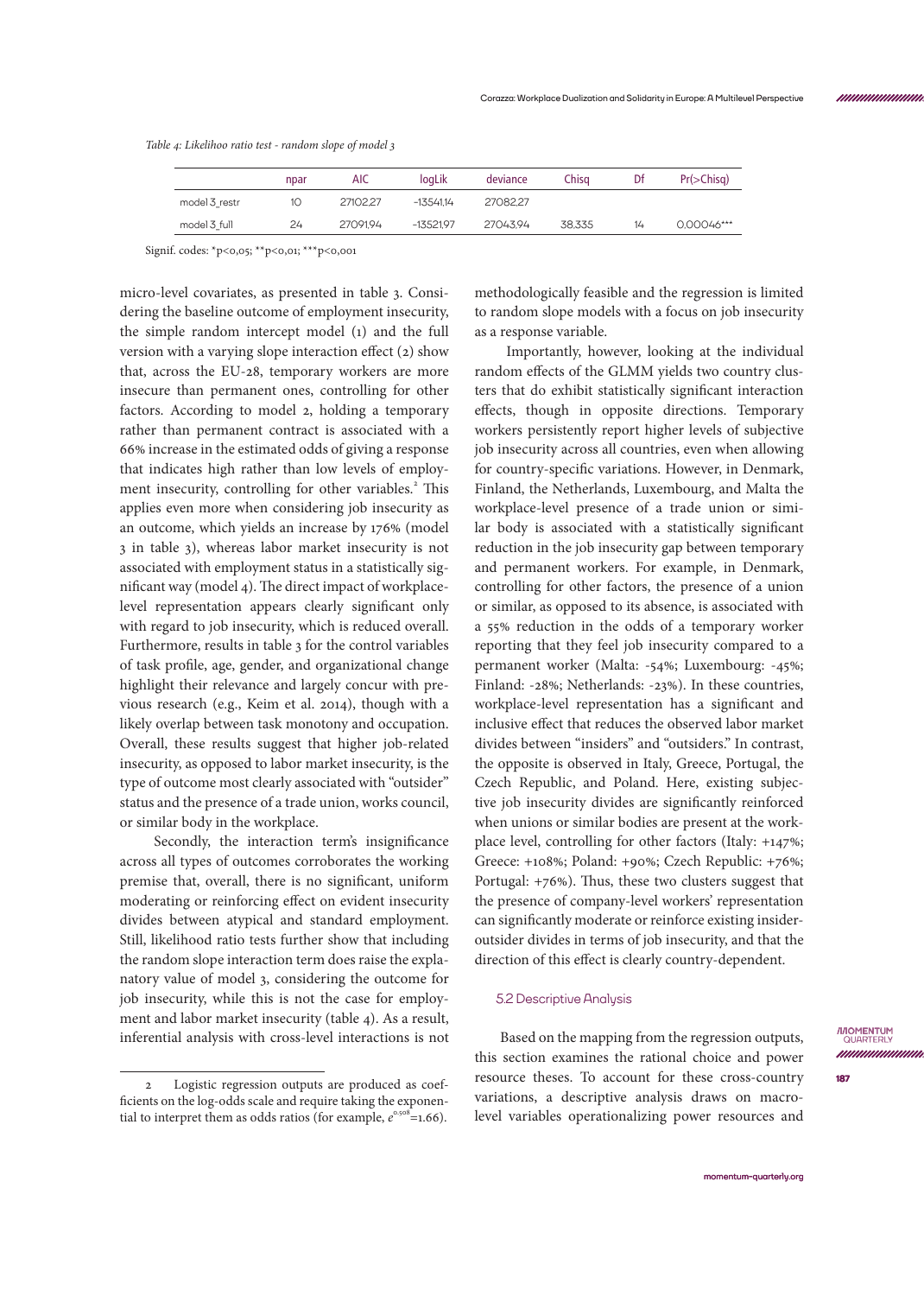

*Figure 2: Economic pressures on insiders & interaction effects (empl\_status\*workplace\_rep)*

Source: EWCS (2015), Eurostat (2020), own calculations

economic pressures on "insiders," as specified above. Drawing on the 10 cases identified in the GLMM, the descriptive analysis of the rational choice thesis yields associations that are not clear-cut, as shown in figure 2, which presents point estimates of  $\beta_{3}$  with confidence intervals on the y-axis. For instance, in the Danish labor force, there were 7.5 permanent workers for every atypical worker in 2010, but only 6.3 by 2015. In contrast, this ratio increased in Greece and Portugal in the same period. Here, shifts in the composition of the labor force would indeed be adverse, where workplacelevel representation shows significantly inclusive dynamics. However, the clusters do not align perfectly as, for example, this ratio increased in Finland during the same period while falling in Italy, the Czech Republic, and Poland. In the latter cases, exclusive rather than inclusive forms of workplace representation are associated with compositional shifts that worsen the labor market situation of permanent workers. Extending the time period to 10 years delivers a similarly scattered picture. Comparatively, compositional pressures on permanent workers and replacement dynamics thus cannot provide consistent support for an explanation based on Streeck's (2009) view of the role of structural shifts within the labor force.

In a similar vein, the country-level variables capturing low-wage competition and financial pressures on permanent workers do not align the identified country cases in a distinctive way (see figure 2). Reductions in the shares of permanent workers at risk of in-work poverty occurred in both clusters while the strongest 5-year increases occurred in exclusive rather than inclusive cases (+1.4 percentage points in Portugal, +1.1 pp. in Italy). Additionally, measures of market income

inequalities do not give meaningful comparative insights as market-based Gini indicators increased in all cases. When alternatively considering 80/20 income quintile ratios, the picture remains similarly scattered. If there is any indication at all, the insights stemming from this approach and time frame suggest that company-level representation tends to moderate insecurity divides between temporary and permanent workers, where the latter are comparatively secure, not insecure. This would be in line with the traditional dualization thesis rather than "insiders" strategic reorientation driven by rising pressures. Only in 1 of the 5 cases with inclusive dynamics (Netherlands) did permanent workers face a compositional shift of the labor force toward temporary jobs combined with an increased risk of inwork poverty by 2015. Overall, evidence for inclusive effects associated with economic pressures on "insiders" thus appears too scarce for a verdict supportive of the rational choice thesis.

By contrast, the comparative evidence yields a pattern in support of the power resource thesis, as shown in figure 3. Examining the 10 identified cases, in countries with above EU-28-average scores on the strength of industrial democracy, including its sub-indices, the presence of workplace representation is broadly associated with reduced divides between "insiders" and "outsiders." Conversely, the opposite is true for the exclusive cluster found in the GLMM results: these 5 countries consistently exhibit comparatively weak, i.e., below EU-28-average, scores on the strength and extent of industrial democracy. Thus, for each of the clusters, 4 to 5 of the 5 cases (depending on the index) align with the power resource thesis and there are no significant aberrations, in contrast to the rational choice thesis.

*IMOMENTUM* QUARTEI unnunnun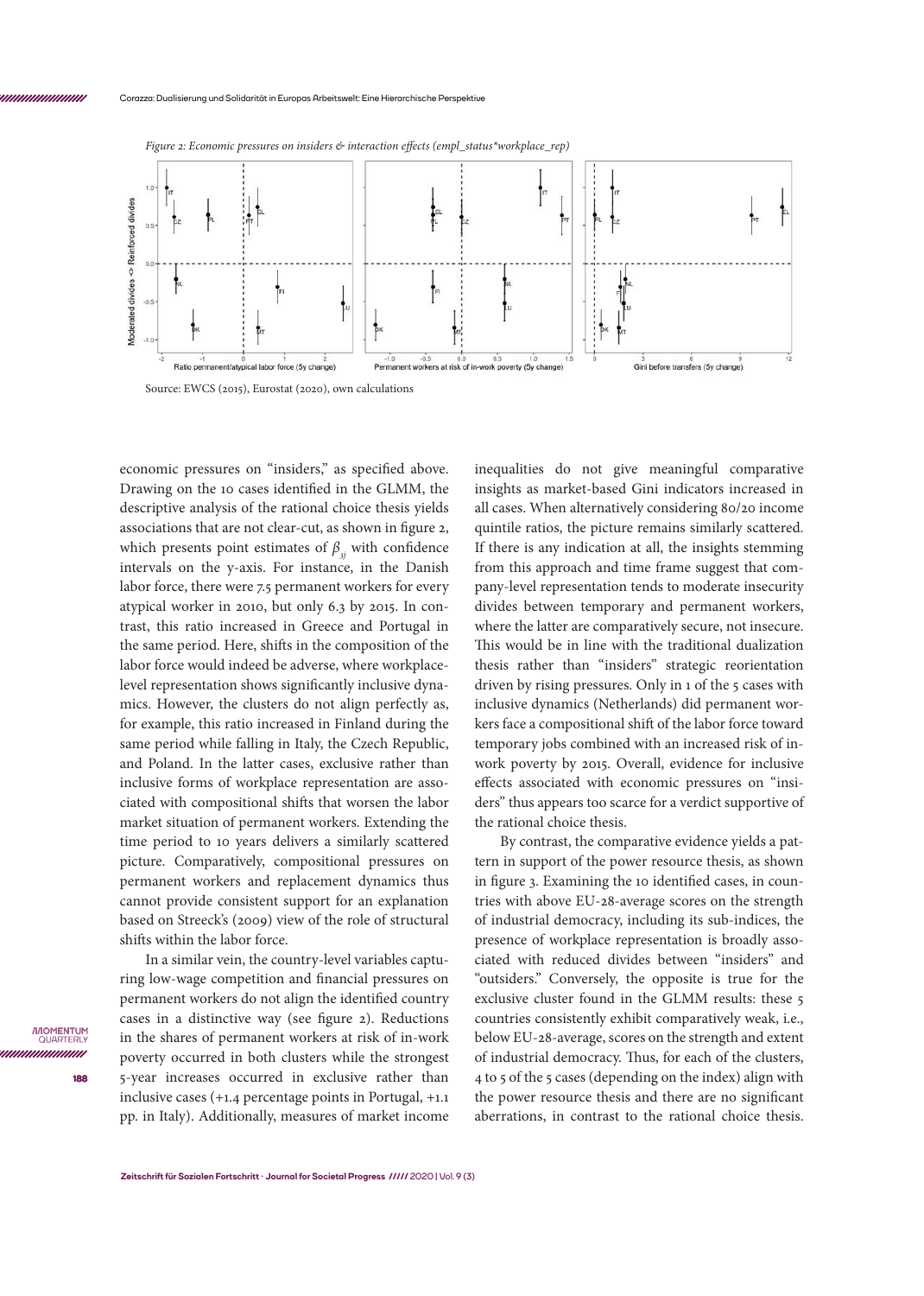

Source: EWCS (2015), Eurofound (2018b), own calculations



*Figure 4: Labor market conditions & interaction effects (empl\_status\*workplace\_rep)*

Source: Eurostat (2019), own calculations

When drawing on the alternative measure of labor market policy, the clusters align along the same pattern.

The clearest associations emerge when considering the sub-indices of associational governance, which captures the national-level strength, structure, and involvement of (both) social partners, as well as social dialogue in the workplace, which proxies for the company-level coverage, incidence, extent, and influence of worker representation and participation. At a disaggregated level, these correlations hold for some components of the sub-indices, as demonstrated by Eurofound (2015) data. For instance, the degree of information provided to company-level worker representatives tends, with one exception, to be more comprehensive in the inclusive clusters and vice versa. This suggests that the degree of information shared by management with worker representatives shapes the inclusiveness of company-level representation of atypical workers, i.e., insider-outsider dynamics. At the same time, there

is no indication that the clusters align similarly when considering the timeliness and quality of information.

A potentially confounding factor—general labor market conditions—cannot not be fully disregarded, as figure 4 illustrates. For all 5 cases in the inclusive cluster, unemployment rates in 2015 stood below the EU-28 average. The exclusive cluster, by contrast, is divided, with country cases scoring both above (Italy, Greece, Portugal) and below (Czech Republic, Poland) that threshold. Considering the 3-year (and 5-year) changes in unemployment rates, the picture is less clear—three cases (Finland, Luxembourg, Netherlands) yield inclusive dynamics despite rising unemployment, whereas three other cases (Portugal, Poland, Czech Republic) were exclusive despite improving labor market conditions. Overall, it is only for Italy and Greece, Denmark and Malta that labor market conditions fit into a reasoning based on this alternative factor. Macroeconomic conditions, based on levels of unemployment, can thus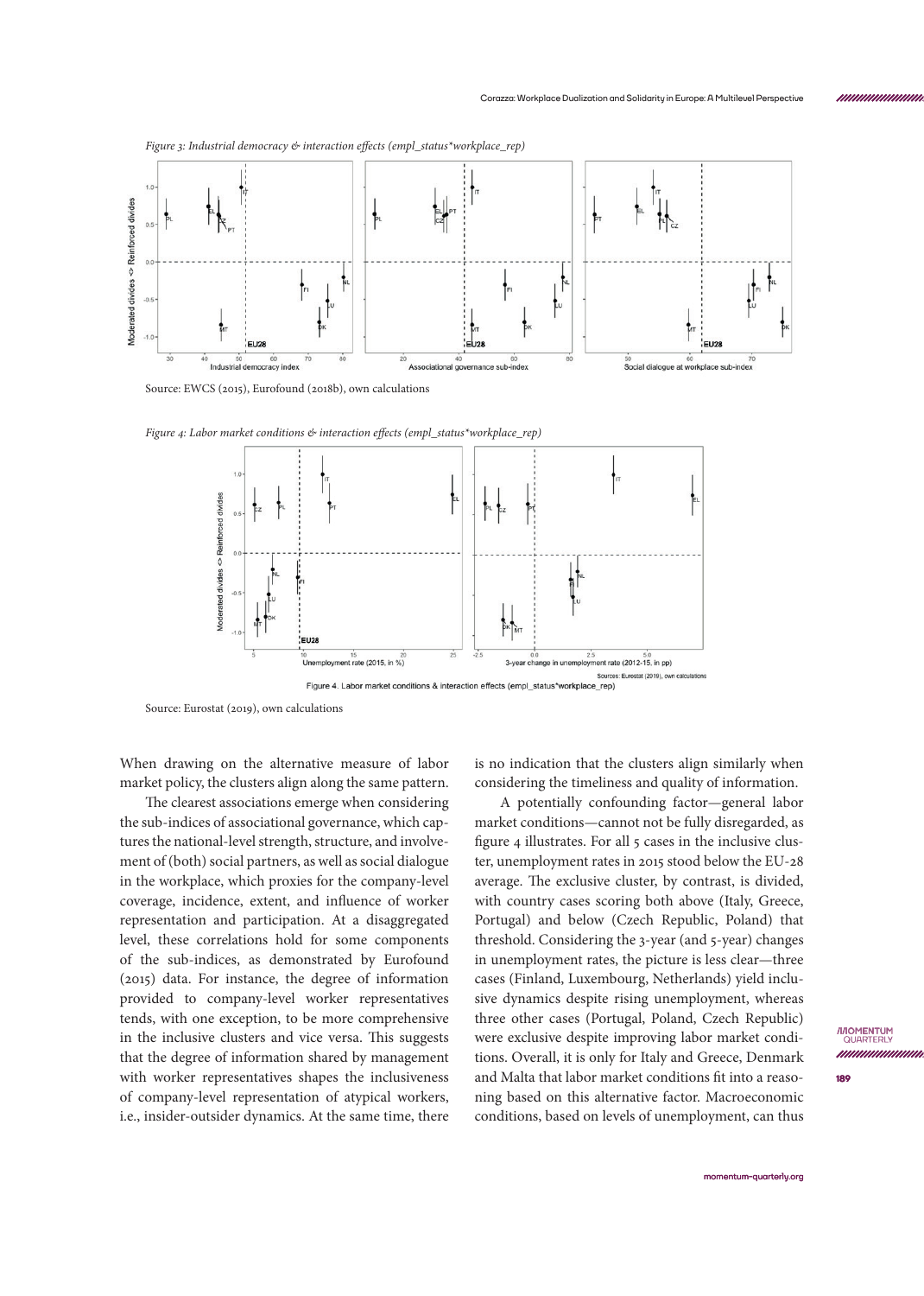not yet be discarded as (partial) drivers of insideroutsider dynamics at the company level. The following qualitative section uses a case study to explore these observations in further depth.

### 5.3 Contestation Despite Resources: The Case of Italy

Based on the purposeful sampling strategy elaborated in section 4, a critical case that particularly challenges the quantitative results above is Italy. Denmark and Malta feature inclusive workplace-level representation and favorable labor market conditions, but figure 3 shows that the former also scores strongly on industrial democracy whereas, for the latter, the available literature is lacking. Greece exhibits similarly exclusive dynamics and adverse labor market conditions to Italy, but its scope of labor institutions is clearly below the EU-28 average. Italy, by contrast, features relatively comprehensive industrial democracy institutions, scoring slightly above the EU-28 average on associational governance. Even more, studies also show that Italy's labor movement has regained its inclusive standing at the sectoral and national levels (Benvegnú et al. 2018; Durazzi et al. 2018), particularly toward temporary agency workers (Benassi/Vlandas 2016; Burroni/Pedaci 2014; Durazzi 2017). Thus, given the quantitative findings, Italy is the single unit most likely to provide maximum insights, i.e., if the power resource thesis is corroborated for this case, it is likely to hold in other cases too. The following section thus investigates whether a more granular look at institutional power resources and other forms of resources helps make sense of the observed exclusive dynamics. It also examines how, if at all, labor market conditions during that period may relate to the relationship between power resources and the exclusive workplace-level dynamics observed for 2015.

In Italy, about 53% of the permanent labor force and 30% of temporary workers are employed in workplaces where a form of workers' representation is present (Eurofound 2018a). The most common type is a unitary workplace union structure called RSU (*Rappresentanza sindicale unitaria*) that functions as a works council or similar sector-specific body. According to survey data, RSUs account for about 70% of all worker representation at the company level and are particularly relevant in industry, where they account for 85%, in construction (73%), and in commerce and hospitality (58%; Eurofound 2015). A second type of RSU (*Rappresentanza unitaria del personale*), covering

another 7% of all company-level representation, exists primarily in the service sector. Trade union-based forms of representation, so-called RSAs (*Rappresentanza sindicale aziendale*), account for the remaining 23.5% of company-level representation and are particularly relevant in financial services, real estate, and other service sectors, where they make up over half of all company-level representation (ibid.).

In the majority of cases, representatives in both RSUs and RSAs are elected by the workforce through a secret ballot. About 85% of RSU representatives surveyed in 2015 report to have been elected by the workforce while RSA representatives are elected in about 68% of cases and nominated in others (ibid.). Trade union membership density among nonstandard workers is less than half of the density among standard workers (66%, controlling for other factors; OECD 2019: 196). However, in RSUs, voting rights to participate in elections are not normally tied to union membership and nominations are not usually subject to confirmation by local organizations, in contrast to other countries, such as Finland. According to 2015 data, about 75% of RSU elections were open to the entire workforce (instead of being restricted to the unionized part), as compared to 36% of RSA elections (when asked whether they represent the entire or part of the workforce, 94% of RSU and 84% of RSA representatives did not give a response; ibid.). Despite this ambiguity, less unionized atypical workers, in particular in sectors where precarious work is relatively more prevalent, have comparatively strong participatory rights in the selection of their representatives. Based on this evidence, the practices for selecting company-level representatives in Italy therefore do not appear to institutionally restrict access to participation based on employment status.

Regarding their activities and powers, companylevel representatives in both RSUs and RSAs normally operate within the framework stipulated by sectoral collective bargaining agreements. According to the cross-sectoral agreement TU 2014 (*Testo Unico sulla Rappresentanza*), signed by Confindustria, CGIL, CISL, and UIL in January 2014, rights and levels of pay are agreed at the sectoral level while companylevel competences only cover areas delegated through opening clauses of sector-level agreements (Eurofound 2020a). The legislative decree of February 6, 2007 (L. 25/2007), transposing EU Directive 2002/14/EC on employee representation, determines in general terms the information and consultation rights of workers and their representatives, complementing related acts (L.

*IMOMENTUM* QUARTEI unnunnun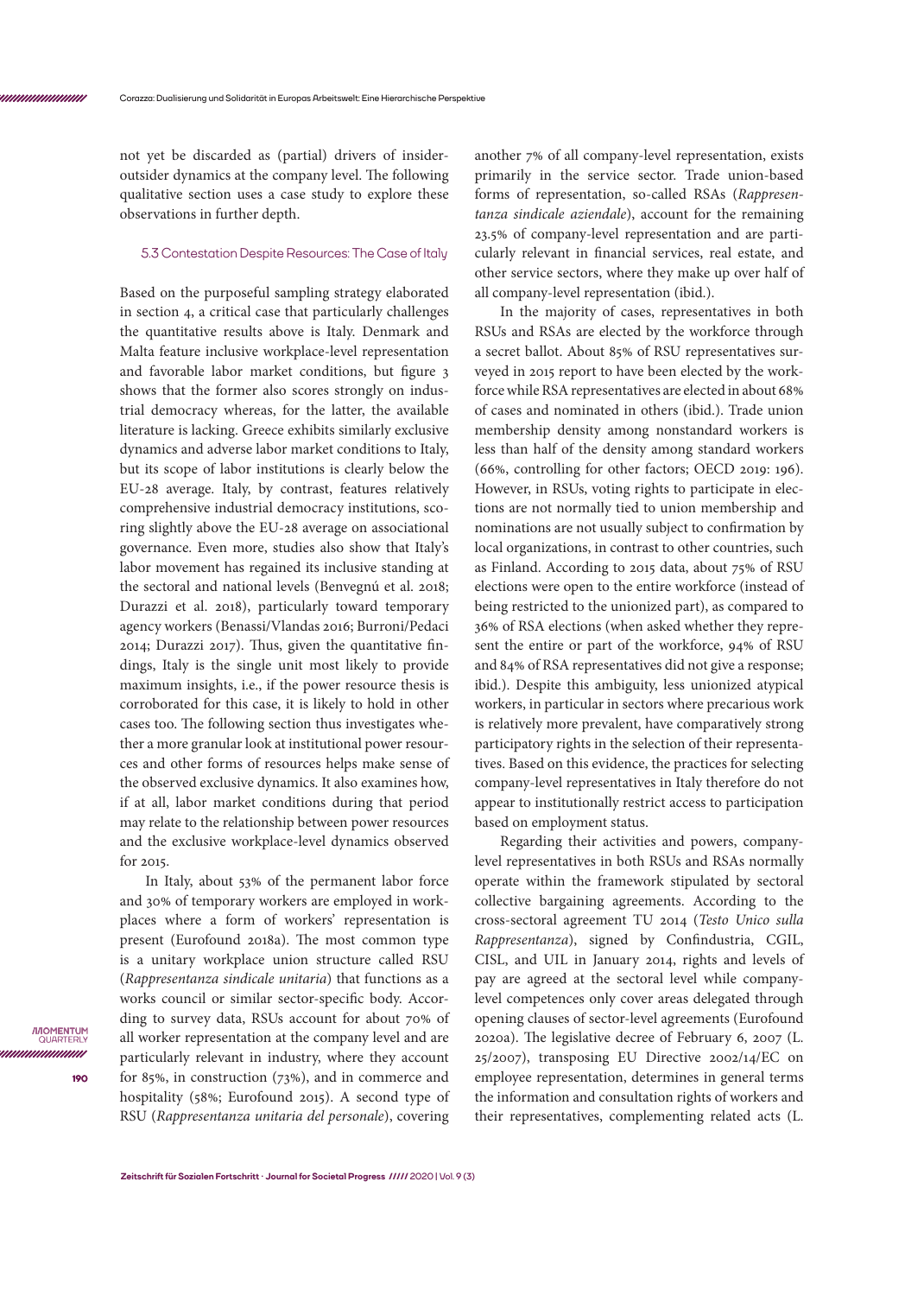428/1990, L. 223/1991, L. 74/2002). Notably, L. 25/2007 stipulates that, in companies with at least 50 workers, these rights concern among other things "the situation, structure, and predictable trend of employment in the company, as well as, in the event of a risk to employment levels, the related measures" (Art. 4, 3b) and "company decisions that are likely to lead to significant changes in the organization of work and employment contracts" (Art. 4, 3c). In practice, the methods for exercising these rights and their substance are defined in sectoral collective agreements. The typical issues subject to information and consultation include an employer's plans for reorganization, outsourcing, restructuring, and the use of atypical employment (Fulton 2020). Therefore, it is common for RSU and RSA representatives to hold a right and mandate to be informed and consulted about corporate policy affecting job security and prospects for career advancement.

However, in practice, the data shows that representatives' influence in the decision-making process is limited. For instance, in the establishments where management had taken major decisions about recruitment and dismissals, only 28%/21% of RSU/RSA representatives consider their representation body to have had some to a strong influence on the management's decision (EU-28: 39%). By contrast, regarding major decisions on training and development, that share stands at 56%/52% (EU-28: 61%). The direct influence of employees is perceived to be significantly lower in both areas of management decisions (8% and 26%, respectively; Eurofound 2015). Though case-by-case decisions on nonstandard staff may not be viewed as major and representatives' reported perceptions may not perfectly match actual influence, company-level representatives perceive their effectiveness in shaping corporate policy relating to job security and career advancement to be comparatively limited, despite the powers granted to them being relatively comprehensive. To further rationalize the exclusive insider-outsider dynamics observed in the statistical analysis, the remainder of this section thus looks beyond institutional resources to study the wider context of organizational and ideational factors.

The strategies taken by Italy's trade union movement to unionize precarious workers has, since the late 1990s, primarily focused on supporting "outsiders" to create separate, dedicated bodies rather than incorporating them into existing constituencies (Gumbrell-McCormick 2010; Heery/Abbot 2000; Kahancová/ Martišková 2011). These new federations notably include NIdiL (*Nuove Identità di Lavoro*), set up by the largest confederation CGIL in 1998; FeLSA (*Federazione Lavoratori Somministrati Autonomi ed Atipici*), affiliated to the confederation CISL and merging Alai and Calcs as of 2009; as well as UILTemp (or Tem.p@), previously called CPO (*Comitati per l'Occupazione*) and established by the confederation UIL in 1998 (Koene et al. 2014: 150). These unions press for political reforms and represent atypical workers through collective bargaining, legal action, campaigns, and organizing strategies.

These new organizations have in some cases succeeded in improving prospects for their constituency, including through a series of successfully concluded company-level negotiations led by atypical workers. This is part of a slow and fragmented, but long-term upward trajectory despite cyclical fluctuations (Benassi/ Vlandas 2016). In 2014 for example, NIdiL reached a number of company-level agreements on reducing segmentation and transitioning atypical jobs into standard ones (Pulignano et al. 2016). However, sectoral federations have long expressed concerns of their encompassing models being undermined by the self-advocacy of new groups, such as the youth workforce. In turn, new unions have reportedly challenged their counterparts for upholding precarious conditions or eliminating "outsider" jobs to shield their constituents (Murgia/ Selmi 2012). Already during the early to mid-2000s, the bifurcated organizing model triggered controversy and tension about the representation of new groups (Pulignano et al. 2016). Given the higher workplace coverage of traditional unions, despite membership numbers of new unions having grown (Keune 2013), temporary workers thus may run the risk of being either subordinated or in conflict with more resourceful groups. Hence, strategies of separation entail a certain risk that atypical workers are considered not part, or even adversaries, of more resourceful organizations.

Trade unions' identities and ideologies, whether or not the cause of such organizational trajectories, are also hypothesized as shaping workplace-level outcomes, according to Doellgast et al. (2018b). Building on Hyman's typology of Europe's trade unionism (Hyman 2001), Italy has often served as an archetypal Southern European model (Ebbinghaus 2003) that is class-based and relies on membership mobilization as its source of power and legitimation. Indeed, dividing lines between the three main confederations have historically rooted their orientations in communist, Catholic, and socialist traditions, respectively. Given its organizationally fragmented setting and more adversarial relationship to

*mummmmmn*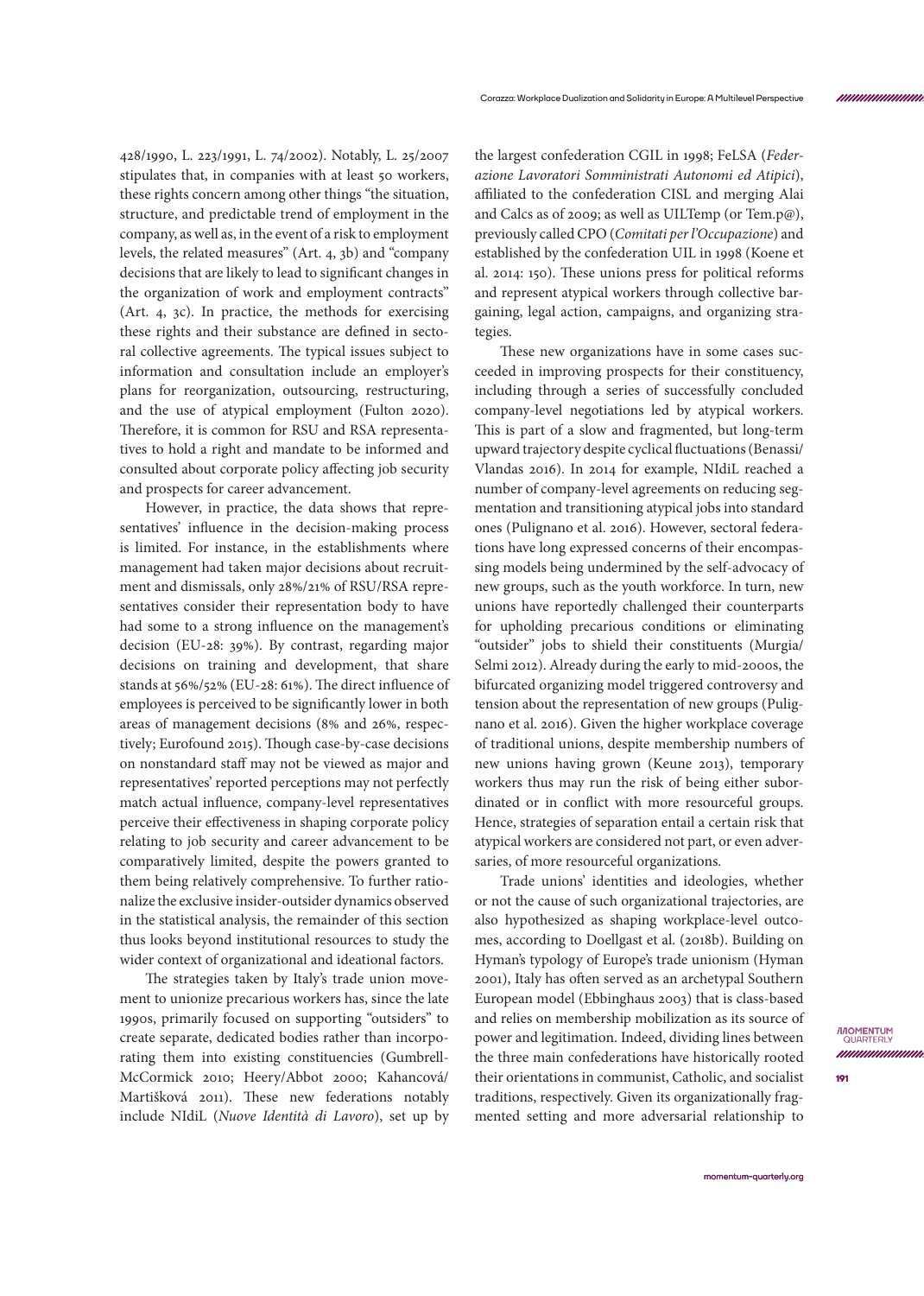the state, Italian trade unionism thus tends to oscillate between organization and social movement (Regalia 2012). Compared to society- or market-oriented models of trade unionism in Europe, such identities and identifications may be more likely to channel into the juxtaposition of constituent and non-constituent interests, a phenomenon observed in the public sector, for instance (Pulignano et al. 2016).

Against this backdrop, it is clearer how the Italian case of exclusive dynamics despite relatively encompassing labor institutions, as observed in sections 5.1 and 5.2, still fits with the power resource theory by Doellgast et al. (2018b). On the one hand, even if comprehensive associational governance might enable inclusive aims and actions by company-level worker representatives, the causal chain appears to be interrupted by their comparative lack of effectiveness with regard to management decisions in relevant areas, and thus labor market outcomes. The non-responses about the scope of constituencies mentioned above prevents an examination whether this (perceived) ineffectiveness is independent of union aims or strategies. On the other hand, however, particularistic identities and ideologies, amplified in a context of organizational segregation, might shape *subjective* insecurity divides between the core and peripheral workforce, even if actual corporate policy remains relatively unaffected. For instance, contestation along insider-outsider lines arising in this context might create conditions and a workplace culture that diminishes the perceptions of job security and opportunities more for temporary workers than for the stable, often more resourceful permanent workforce. This creates the environment in which labor market conditions between 2010 and 2015, examined in section 5.2 as potentially interfering factor, took effect.

As part of the wider sovereign debt crisis in the Eurozone, the general unemployment rate in Italy rose by 3.5 percentage points between 2010 and 2015, reaching 11.9% (Eurostat 2019). Youth unemployment rose from 28% to 40% (ibid.). In the context of this crisis, it would be intuitive for the job insecurity of temporary workers (both actual and perceived) to rise comparatively faster and to a greater extent than among permanent staff, given the well-evidenced "last in, first out" principle shaping decisions about dismissals, which particularly affects young people (Pastore 2012). Indeed, according to EWCS data, two thirds of all temporary contracts in Italy were held by workers aged 16–29 (Eurofound 2018a). However, the key

question here concerns the relationship between labor market conditions, power resources, and the observed outcomes, i.e., whether the institutional setting can be viewed as a function of broader macroeconomic conditions.

Indeed, the decentralization of collective bargaining was in fact accelerated in the context of the crisis (e.g., Leonardi et al. 2018), draining institutional power resources. In particular, in 2009, Confindustria, CISL, and UIL signed an agreement that inter alia linked wage growth to the inflation rate and prohibited strikes during the last six months of an agreement and in the month after its expiry (Fulton 2020). In the next national-level agreement with Confindustria in 2011, the three largest confederations agreed to allow company-level bargaining to also undercut sector/ industry-level agreements, if foreseen by the latter (ibid.). This framework was confirmed and specified in the TU 2014, as described above. Some employers unilaterally withdrew from collective bargaining, as in the case of Fiat, the country's largest industrial group (Eurofound 2020a). Shifts in the legal framework also entailed decentralization, notably the "urgent measures for financial stabilization and development" (L. 2011/138) introduced by the Berlusconi government in 2011, allowing among other things company-level bargaining to undercut industry-level agreements and also statutory minimum rules, including concerning flexible employment contracts and recruitment.

Hence, in Italy, institutional fragmentation, through a fracturing of cross-class coalitions, occurred as a result of both external factors and endogenous processes. Company-level bargaining took place in an environment of increased intra-industry competition while, at the same time, atypical workers' interests were at a higher risk of being overlooked or in conflict with the core workforce due to the prevalent organizational structures and ideational context. However, from a temporal perspective, while industrial conflict due to the crisis could be seen as the cause of institutional fracturing, the decline in trade union density rates (falling from 50% in 1978 to 34% in 2017) and collective bargaining coverage (85% to 80%, respectively) has been a steady, decades-long process (Visser 2019) that materialized despite phases of economic expansion during the 1980s, 1990s, and early 2000s. Going beyond the cross-sectional analysis in sections 5.1 and 5.2, this illustrates that macroeconomic conditions are not a sine qua non condition for the trajectory of labor institutions, and therefore cannot strictly be seen as

*IMOMENTUM* QUARTEI unnunnun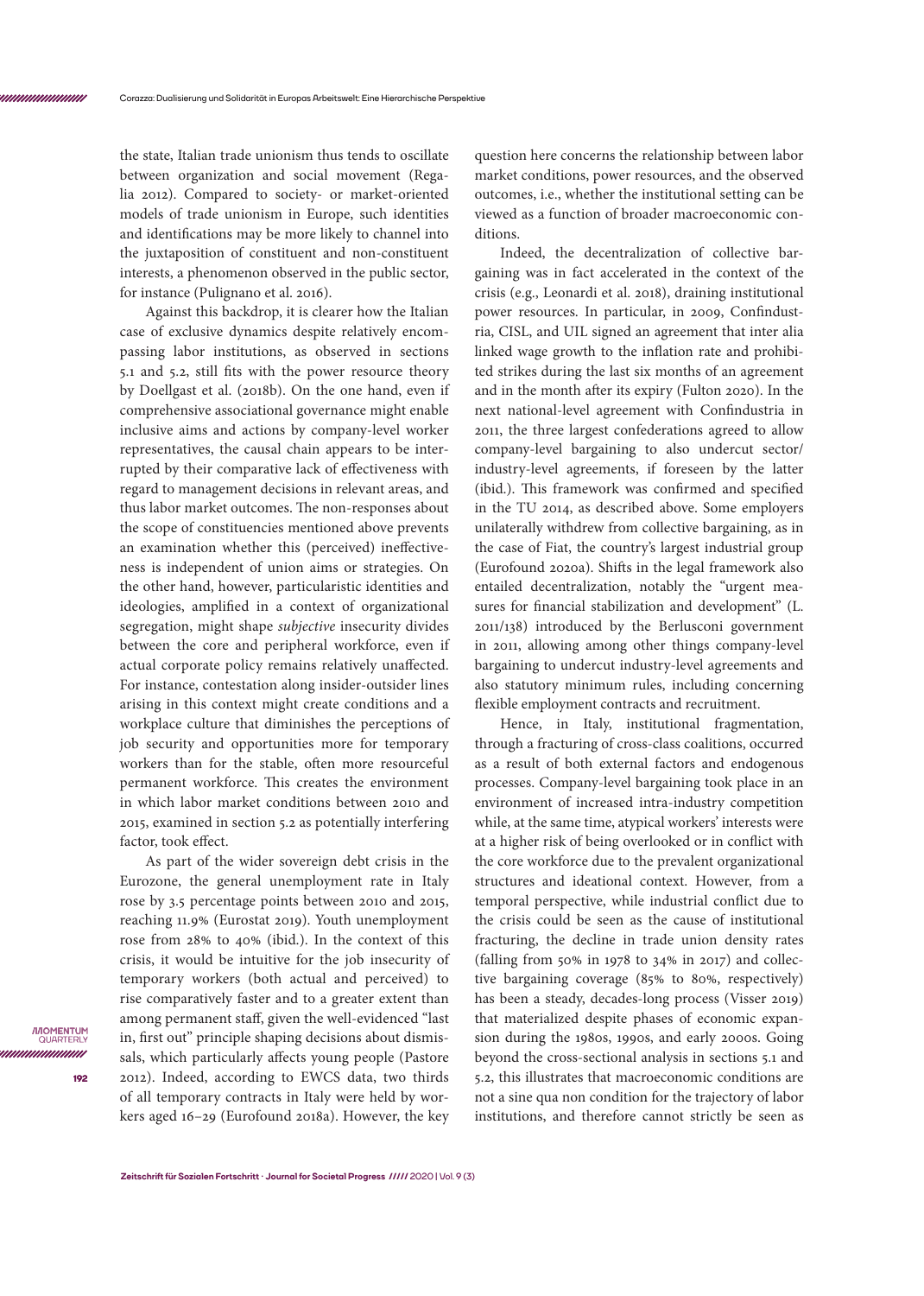an underlying driver of exclusive dynamics. Rather, the crisis context can, through institutional fracturing, exacerbate such dynamics where parameters, such as organizational and ideational factors, heighten the risk of segregation and contestation, even if institutions are relatively comprehensive.

Therefore, drawing on Lazarsfeld's (1955) classic conceptualization of three-variable cases of relations, the notion that labor market conditions function as the underlying cause of exclusive dynamics in Italy can be discounted, i.e., power resources are not simply "interpreting" a relationship between conditions and outcomes. Instead, a more accurate conceptualization of the observed role of crisis conditions can, in Lazarsfeld's terminology, be described as a "specifying" impact on the relationship between the deployment of power resources and the observed outcomes (ibid.). Despite the relatively encompassing participatory rights and practices, the lack of comprehensive power resources in other areas, in particular organizational and ideational factors, are key explanations for the observed outcomes, in line with the quantitative findings, but crisis conditions might raise the magnitude of this association, thereby contributing to and accelerating downward spirals.

## **6. Discussion**

Based on the findings in the previous sections, it can be stated that the role of labor market conditions is not a consistent determinant of the observed workplace dynamics, though at least at a certain threshold understood as economic crisis, this factor can be conceptualized as "specifying" the relationship between weak power resources and outcomes. A key outstanding question is whether this also applies to other cases, including those with strong power resources. For example, Finland went through a phase of economic stagnation in 2008–15 with the unemployment rate increasing by 1 percentage point and being dubbed "the sick man of Europe" in the media (Kärppä/Teivainen 2015). However, nationallevel collective bargaining was in fact reinforced in 2011 to improve industrial competitiveness, after employers' withdrawal from centralized bargaining in 2007. Here, macroeconomic pressures did not lead to institutional fracturing (nor did inclusive workplace dynamics require economic expansion), but crisis conditions also raised the magnitude of the link between strong power resources and inclusive dynamics. Whether this single observation may hold against a wider set of cases and

new evidence could be one of the questions informing future research.

The theoretical framework of Doellgast et al. (2018b) also raises questions of causality and feedback effects. While theoretically distinct, the macro-level drivers examined here are, in practice, likely to interact with each other. For instance, if structural shifts toward the service economy are a key driver behind the long-term decline of unionization and collective bargaining rates, Streeck's "shrinking and softening of the core" (Streeck 2009) in fact conditions associational and institutional resources. Likewise, decentralized wage bargaining may cause low-wage competition. Here, mounting economic pressure on organized "insiders" are associated with weak(ening) power resources. In contrast to these firstorder effects, however, potential knock-on effects may complicate the relationship, for instance when low-wage competition induces "rational solidarity" with precarious workers, potentially reinforcing power resources.

Moreover, in this paper, dualization is considered in terms of "workplace dualization," not corporatist policymaking and institutionalized dualization. Doellgast et al. (2018b) theorize idealized poles of self-reinforcing feedback effects as "vicious circles" and "virtuous circles." In a virtuous circle, strong institutional and associational power resources are expected to foster inclusive forms of representation and participation, and vice versa. In turn, negative feedback effects from dualization processes might take effect if e.g., "insider" groups experience losses or risks in the labor market due to strategies, policies, or outcomes they previously supported for their expected, possibly short-term benefits (Jacobs/Weaver 2015). Considering the role of labor market outcomes for political processes, there is indeed evidence of a positive link between job insecurity and redistributive preferences (Marx 2014). However, the power resource theory (Gallie 2007; Korpi/Palme 2003) and the electoral competition thesis (Hall/Taylor 1996) constitute only two of the theories on institutional change. For instance, critiques of "methodological nationalism" (see Greer et al. 2015) point to cross-border influences, including ideational processes (Béland 2005; Hall 1993), as in the case of the Swedish model and its challenges (Blyth 2001). Internal public opinion of, for example, social justice can also shift and induce feedback effects (e.g., Marx/ Starke 2017). The impact of subjective insecurity divides and workplace social dialogue on associational and institutional power resources is thus another key piece of this puzzle yet to be explored further.

*mummmmmn*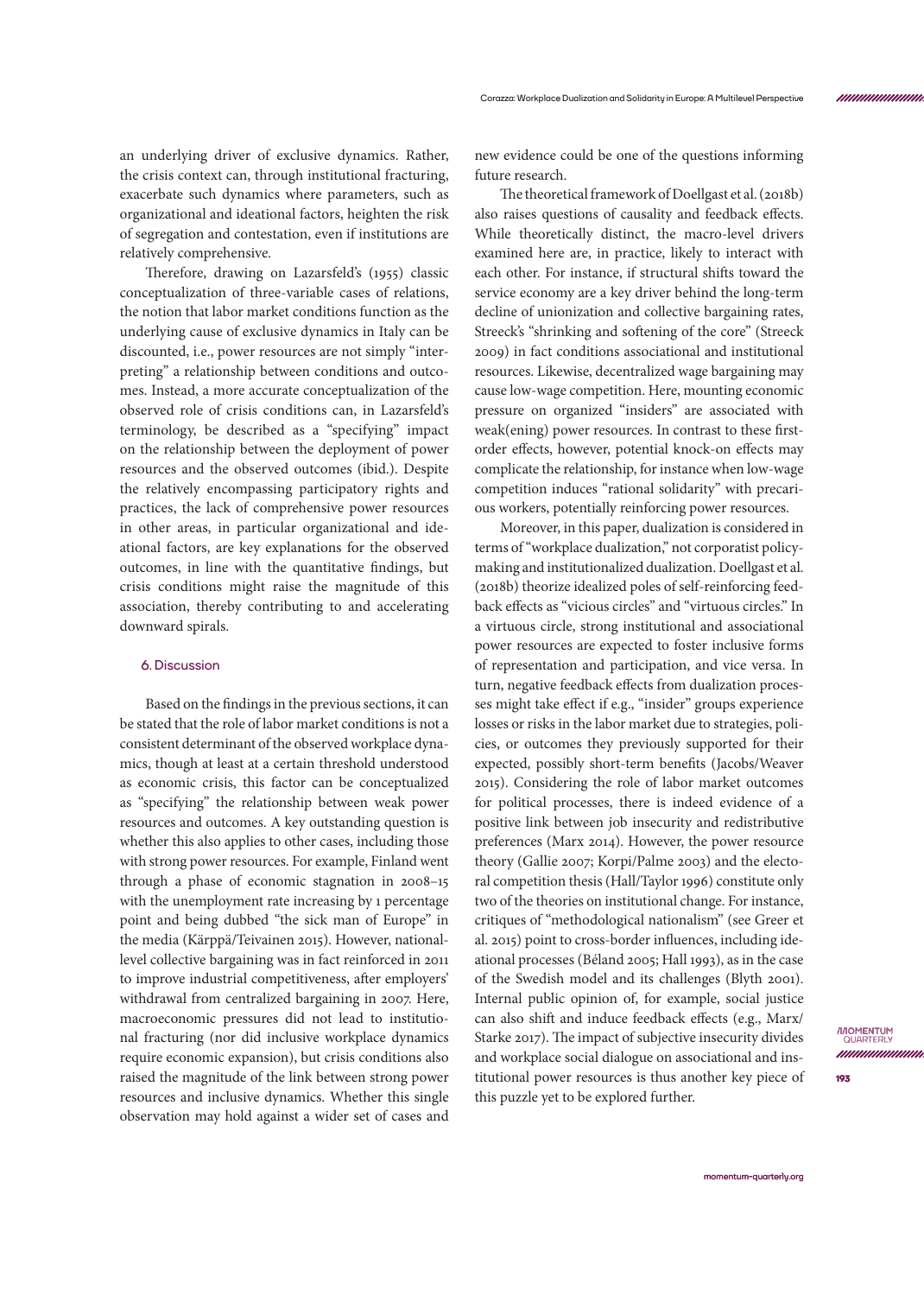Finally, the survey data on subjective insecurity improves the accuracy and relevance of the study, as discussed in section 3, but they also require an awareness of their possible implications. Subjective insecurity has previously been shown to be a holistic approximation of objectively precarious work (e.g., Clark/Postel-Vinay 2009) and, drawing on the EWCS data, levels of income from paid work are indeed highly correlated with a worker's contractual status, controlling for factors such as education, occupation, age, gender, task monotony, and country. Still, subjective insecurity is unlikely to perfectly align with relevant compound indices of job quality or with objective measures of precarious work, considering for instance levels of income (e.g., highpaying temporary positions). In addition, employees and workers may fear job loss for reasons other than the position actually being at risk, e.g., due to public discourse, and perceptions of what constitutes a feasible alternative on the labor market beyond a similar salary may differ between individuals. Additionally, "voluntary insecurity" (Chung/Mau 2014) may be desirable in certain sociocultural contexts, calling to mind the Danish flexicurity model in its idealized form. While not pivotal to this paper's focus, adding objective measures would allow an examination whether pressures on "insiders" relate to the precarity of "outsiders," implying their interests are partly compatible rather than mutually exclusive and inclusive strategies thus more likely, despite stable preferences under the rational choice thesis. Hence, the combination of subjective and objective measures of labor market risks could test and expand the findings of this paper.

## **7. Conclusion**

This study shows that, from a multilevel and comparative perspective, the power resources of worker representatives, as opposed to economic pressures and strategic reorientation, can account for the observable varieties of dualization and solidarity in European workplaces. Some EU countries are home to inclusive dynamics, where company-level worker representation and participation helps narrow pre-existing differences between nonstandard and permanent workers. Remaining mindful of the limitations and questions discussed in the previous section, this corroborates one building block of the theoretical framework centered on the enabling role of power resources for solidarity with "outsiders," as well as positive feedback effects that underpin "virtuous circles" and "vicious circles." As demonstrated, economic crises can reinforce downward spirals, but particularistic interest representation occurs in strong labor markets with weak labor power resources too. The workplace politics of interest representation can also run parallel to and/or in conflict with trends at the peak or industry-level of the labor movement, as the Italian case further showed. This highlights the intricate challenge of breaking "vicious circles" in climates of fragmentation and contestation without supportive institutional and associational power resources, including comprehensive social concertation at the national level and cooperative, meaningful social dialogue practices at the company level.

By implication, this paper also exposes the heterogeneity and fluidity of nonstandard work, contrasting the dichotomy of segmentation theory. While nonstandard employment is a strong predictor of subjective insecurity, as shown in this paper, and precarity more generally (Kretsos/Livanos 2016), there are degrees of precarity and permanent full-time jobs can also be of low quality. This can blur the boundaries between groups ascribed "insider" and "outsider" status by theory (see Dekker/van der Veen 2017). In this paper, the subjective job security of temporary workers implies an expected prospect of stability and/ or upward mobility, i.e., nonstandard status with a potential stepping-stone function that may avoid the risk of unemployed periods and, potentially, chains of nonstandard work (for a review of this literature, see e.g., OECD 2014). As the analysis in section 5.1 shows, in five EU countries, temporary workers are in aggregate significantly less likely to expect job loss in the next 6 months in workplaces with a trade union, works council, or similar representation. Where such security implies access to long-term or permanent contracts (and where it is aspired), company-level representation thus in fact widens the perceived access of "outsiders" to "insider" status, thereby shaping the nature and the quality of nonstandard jobs and blurring the insideroutsider boundary.

Against the backdrop of a decades-long marginalization of democratic participation in the economy (Baccaro/Howell 2017), the decentralization of collective bargaining has raised the stakes for workplace-level social dialogue to improve working conditions while nourishing grassroots collectivism and rejuvenating industrial relations. Not least the COVID-19 crisis has showcased the disproportionate economic and social risks faced by traditionally less organized groups, e.g., young people and women (Eurofound 2020b), and the

*IMOMENTUM* QUARTEI unnunnun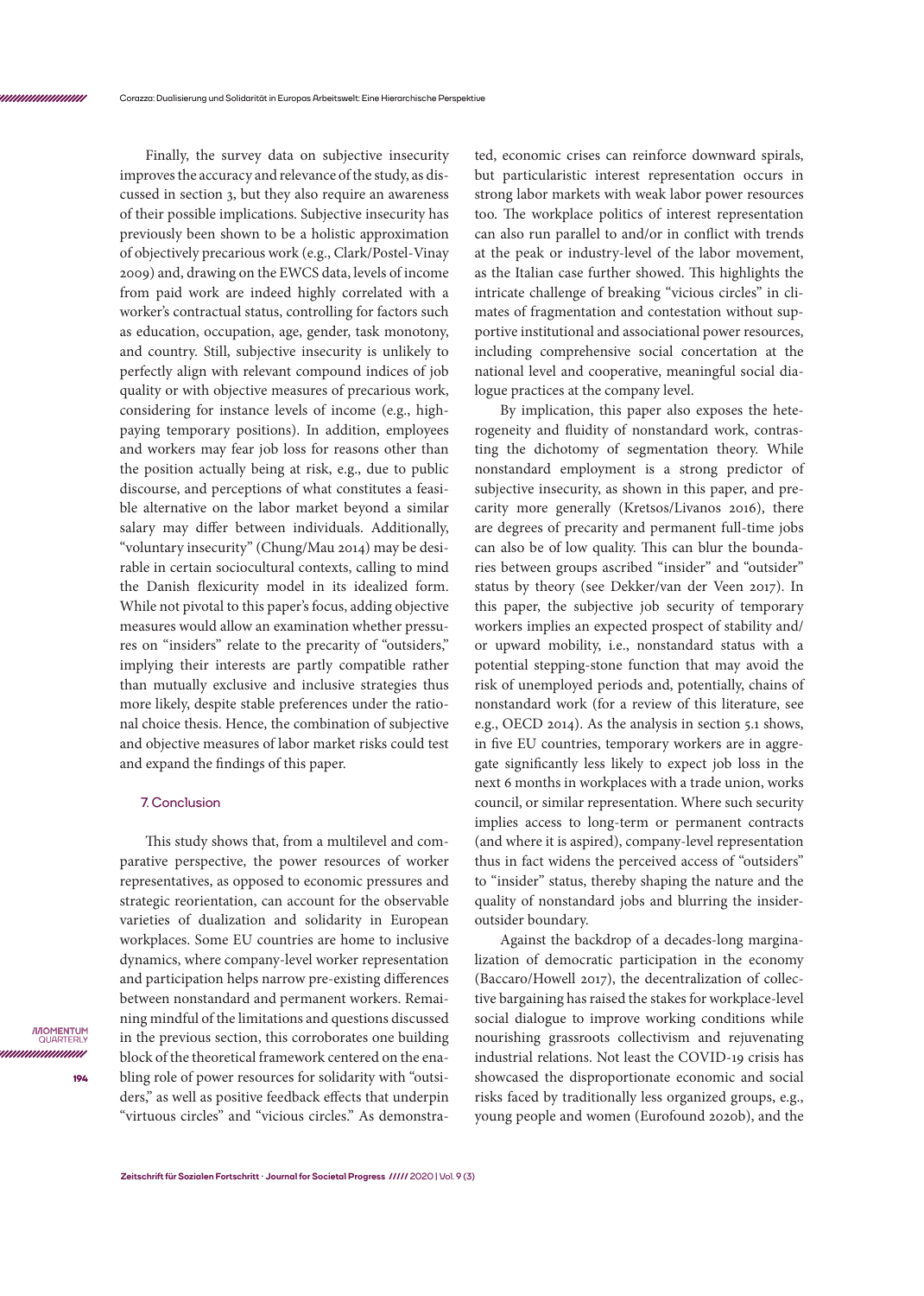importance of informing, consulting, and participating at the company level to safeguard workers' prospects and well-being. At the same time, in the context of catalyzing "workplace democracy" (Yeoman 2014) and "democracy at work" (Wolff 2012), new forms of employment relations, participation, co-determination, and cooperation contrast traditional forms of collective representation, both challenging it and opening doorways for reconfigured forms of representation and participation in economic life (Hyman 2015; Wilkinson et al. 2013). Given the persistent relevance of power resources for effectively bridging structural divides, the workplace politics studied in this paper are key for identifying how old and new strategies of organizing and social dialogue can sustainably build and share forms of voice in the world of work.

## **References**

- Anderson, C.J./Pontusson, J. (2007): Workers, Worries and Welfare States: Social Protection and Job Insecurity in 15 OECD Countries. *European Journal of Political Research*, 46 (2), 211–235.
- Arends, I./Prinz, C./Abma, F. (2017): *Job quality, health and at-work productivity.* OECD Social, Employment and Migration Working Papers, 195. Paris: OECD Publishing.
- Avdagic, S./Baccaro, L. (2014): The future of employment relations in advanced capitalism: Inexorable decline?. In: Wilkinson, A./Wood, G./Deeg, R. (eds.): *The Oxford Handbook of Employment Relations.* Oxford: Oxford University Press.
- Baccaro, L./Howell, C. (2017): *Trajectories of Neoliberal Transformation: European Industrial Relations Since the 1970s.* Cambridge: Cambridge University Press.
- Béland, D. (2005): Ideas and Social Policy: An Institutionalist Perspective. *Social Policy & Administration,* 39 (1), 1–18.
- Benassi, C. (2017): Varieties of Workplace Dualization: A Study of Agency Work in the German Automotive Industry. *Industrial Relations Journal,* 48 (5–6), 424–441.
- Benassi, C./Dorigatti, L. (2015): Straight to the Core—Explaining Union Responses to the Casualization of Work: The IG Metall Campaign for Agency Workers. *British Journal of Industrial Relations,* 53 (3), 533–555.
- Benassi, C./Vlandas, T. (2016): Union Inclusiveness and Temporary Agency Workers: The Role of Power Resources and Union Ideology. *European Journal of Industrial Relations,* 22 (1), 5–22.
- Benassi, C./Doellgast, V./Sarmiento-Mirwaldt, K. (2016): Institutions and Inequality in Liberalizing Markets: Exp-

laining Different Trajectories of Institutional Change in Social Europe. *Politics and Society,* 44 (1), 117–142.

- Benassi, C./Dorigatti, L./Pannini, E. (2019): Explaining divergent bargaining outcomes for agency workers: The role of labor divides and labor market reforms. *European Journal of Industrial Relations,* 25 (2), 163–179.
- Benvegnú, C./Haidinger, B./Sacchetto, D. (2018): Restructuring Labour Relations and Employment in the European Logistics Sector: Unions' Responses to a Segmented Workforce. In: Doellgast, V./Lillie, N./Pulignano, V. (eds.): *Reconstructing Solidarity: Labour Unions, Precarious Work, and the Politics of Institutional Change in Europe.* Oxford: Oxford University Press.
- Berger, S./Piore, M. (1980): *Dualism and Discontinuity in Industrial Societies.* Cambridge/New York/London: Cambridge University Press.
- Berntsen, L./Lillie, N. (2016): Hyper-mobile migrant workers and Dutch trade union representation strategies at the Eemshaven construction sites. *Economic and Industrial Democracy,* 37 (1), 171–187.
- Blyth, M. (2001): The Transformation of the Swedish Model: Economic Ideas, Distributional Conflict, and Institutional Change. *World Politics,* 54 (1), 1–26.
- Bosch, G./Mayhew, K./Gautié, J. (2010): Industrial Relations, Legal Regulations and Wage Setting. In: Gautié, J./ Schmitt, J. (eds.): *Low Wage Work in the Wealthy World.*  New York, NY: Russell Sage Publications.
- Burroni, L./Pedaci, M. (2014): Collective bargaining, atypical employment and welfare provisions. *Stato e mercato,* 34  $(2), 169-194.$
- Carr, E./Chung, H. (2014): Employment Insecurity and Life Satisfaction: The Moderating Influence of Labour Market Policies Across Europe. *Journal of European Social Policy*, 24 (4), 383–399.
- Carré, F./Tilly, C./Van Klaveren, M./Voss-Dahm, D. (2010): Retail jobs in comparative perspective. In: Gautié, J./ Schmitt, J. (eds.): *Low Wage Work in the Wealthy World.*  New York, NY: Russell Sage Foundation.
- Chung, H. (2016): Dualization and subjective employment insecurity: Explaining the subjective employment insecurity divide between permanent and temporary workers across 23 European countries. *Economic and Industrial Democracy,* 40 (3), 700–729.
- Chung, H./Mau, S. (2014): Subjective Insecurity and the role of institutions. *Journal of European Social Policy,* 24 (4), 303–318.
- Chung, H./van Oorschot, W. (2011): Institutions versus market forces: Explaining the employment insecurity of European individuals during (the beginning of) the financial crisis. *Journal of European Social Policy,* 21 (4), 287–301.
- Clark, A. E./Postel-Vinay, F. (2009): Job security and job protection. *Oxford Economic Papers,* 61 (2), 207–239.
- Creswell, J. W. (2013): *Research design: Qualitative, quantitative, and mixed methods approaches.* London: Sage.

**IMOMENTUM**<br>QUARTERLY nnnnmmmm

*ununununu*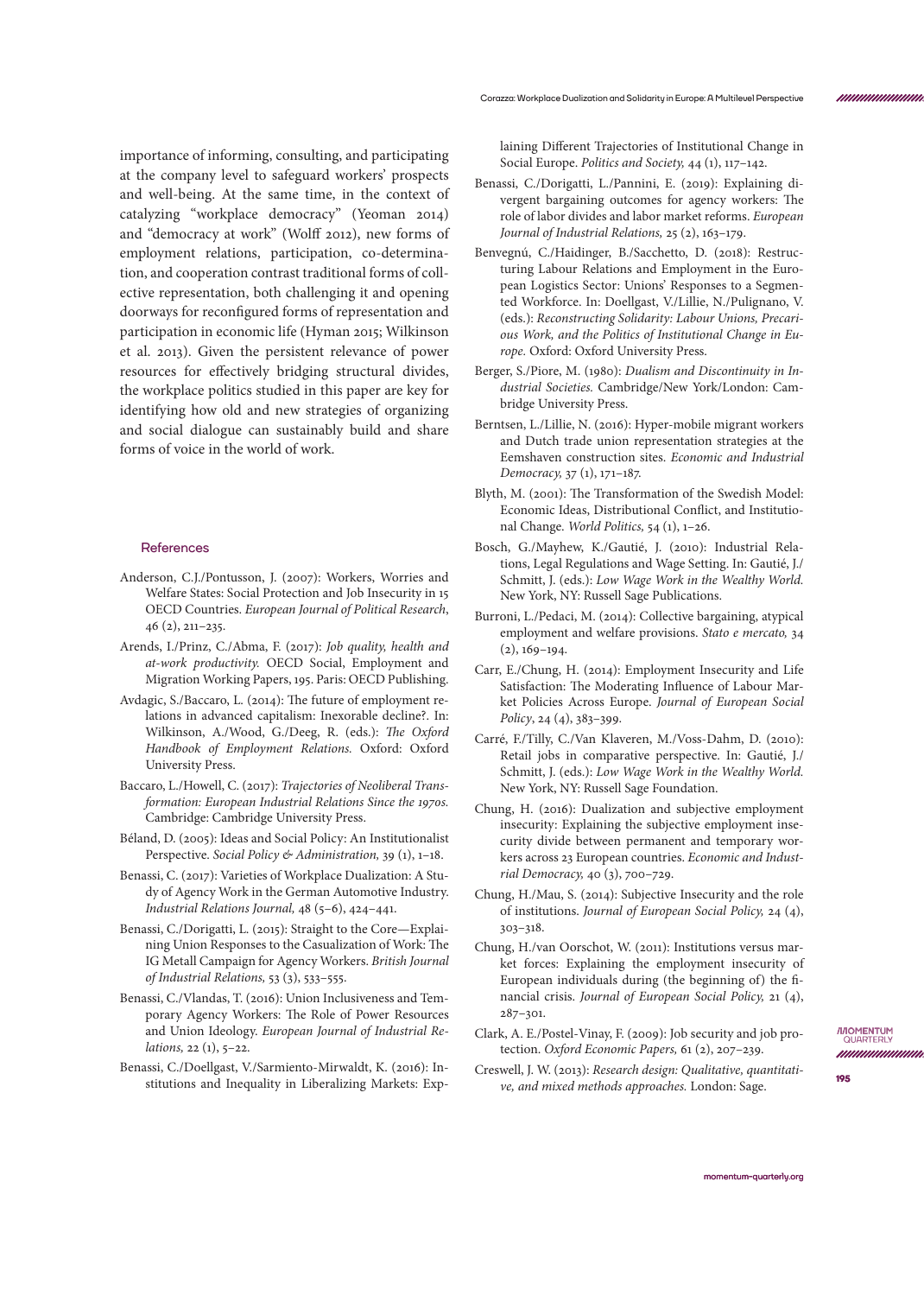- Davidsson, J./Emmenegger, P. (2013): Defending the organization, not the members: Unions and the reform of job security in Western Europe. *European Journal of Political Research,* 53 (3), 339–363.
- De Witte, H./Pienaar, J./De Cuyper, N. (2016): Review of 30 years of longitudinal studies on the association between job insecurity and health and well-being: Is there causal evidence?. *Australian Psychologist,* 51 (1), 18–31.
- Dekker, F./van der Veen, R. (2017): Modern working life: A blurring of the boundaries between secondary and primary labour markets?. *Economic and Industrial Democracy,* 38 (2), 256–270.
- Dixon, J./Fullerton, A.S./Robertson, D.L. (2013): Cross-National Differences in Workers' Perceived Job, Labour Market, and Employment Insecurity in Europe: Empirical Tests and Theoretical Extensions. *European Sociological Review,* 29 (5), 1053–1067.
- Doellgast, V./Batt, R./Sørensen, O. H. (2009): Introduction: Institutional Change and Labour Market Segmentation in European Call Centres. *European Journal of Industrial Relations,* 15 (4), 349–371.
- Doellgast, V./Lillie, N./Pulignano, V. (2018a): *Reconstructing Solidarity: Labour Unions, Precarious Work, and the Politics of Institutional Change in Europe.* Oxford: Oxford University Press.
- Doellgast, V./Lillie, N./Pulignano, V. (2018b): From Dualization to Solidarity: Halting the Cycle of Precarity. In: Doellgast, V./Lillie, N./Pulignano, V. (eds.): *Reconstructing Solidarity: Labour Unions, Precarious Work, and the Politics of Institutional Change in Europe.* Oxford: Oxford University Press.
- Doeringer, P. J./Piore, M. (1971): *Internal Labor Markets and Manpower Analysis.* Lexington, MA: Heath Lexington Books.
- Dolado, J./Garcia-Serrano, C./Jimeno, J. (2002): Drawing lessons from the boom of temporary jobs in Spain. *The Economic Journal,* 112 (480), 270–295.
- Dorigatti, L. (2017): Trade Unions in Segmented Labor Markets: Evidence from the German Metal and Chemical Sectors. *ILR Review,* 70 (4), 919–941.
- Durazzi, N. (2017): Inclusive Unions in a Dualized Labour Market? The Challenge of Organizing Labour Market Policy and Social Protection for Labour Market Outsiders. *Social Policy & Administration,* 51 (2), 265– 285.
- Durazzi, N./Fleckenstein, T./Lee, S. C. (2018): Social Solidarity for All? Trade Union Strategies, Labor Market Dualization, and the Welfare State in Italy and South Korea. *Politics & Society,* 46 (2), 205–233.
- Ebbinghaus, B. (2003): Ever larger unions: organizational restructuring and its impact on union confederations. *Industrial Relations Journal,* 34 (5), 446–460.
- Eichhorst, W./Marx, P. (2011): Reforming German Labour Market Institutions. A Dual Path to Flexibility. *Journal of European Social Policy*, 21 (1), 73–87.
- Emmenegger, P. (2014): *The Power to Dismiss: Trade Unions and the Regulation of Job Security in Western Europe.* Oxford: Oxford University Press.
- Emmenegger, P./Häusermann, S./Palier, B./Seeleib-Kaiser, M. (2012a): *The Age of Dualization: The Changing Face of Inequality in Deindustrializing Societies.* Oxford: Oxford University Press.
- Emmenegger, P./Häusermann, S./Palier, B./Seeleib-Kaiser, M. (2012b): How Rich Countries Cope with Deindustrialization. In: Emmenegger, P./Häusermann, S./Palier, B./Seeleib-Kaiser, M. (eds.): *The Age of Dualization: The Changing Face of Inequality in Deindustrializing Societies.* New York: Oxford University Press.
- Esser, I./Olsen, K.M. (2011): Perceived Job Quality: Autonomy and Job Security within a Multi-Level Framework. *European Sociological Review,* 28 (4), 443–454.
- Eurofound (2015): European Company Survey, 2013 [data collection, SN: 7735]. Retrieved from UK Data Service. <http://doi.org/10.5255/UKDA-SN-7735-1>
- Eurofound (2018a): European Working Conditions Survey Integrated Data File, 1991–2015 [data file and codebook, 7th Edition, SN: 7363]. Retrieved from UK Data Service. <http://doi.org/10.5255/UKDA-SN-7363-7>
- Eurofound (2018b): Industrial Relations Index [data and methodology]. Online:<https://bit.ly/2YzDuEy>[14/07/2019].
- Eurofound (2018c): *Measuring varieties of industrial relations in Europe: A quantitative analysis.* Luxembourg: Publications Office of the European Union.
- Eurofound (2020a): *Living and working in Italy.* Online: [https://www.eurofound.europa.eu/de/country/](https://www.eurofound.europa.eu/de/country/italy#collective-bargaining) [italy#collective-bargaining](https://www.eurofound.europa.eu/de/country/italy#collective-bargaining) [21/11/2020].
- Eurofound (2020b): *Living, working and COVID-19.* CO-VID-19 series. Luxembourg: Publications Office of the European Union.
- European Commission (2018): Labour Market Policy Database [data and codebook]. Online: [https://bit.ly/2Zot4Vl](https://bit.ly/2Zot4Vl )  [14/07/2019].
- Eurostat (2019): Employment and Unemployment (LFS) [data and metadata]. Online: [https://ec.europa.eu/euro](https://ec.europa.eu/eurostat/web/lfs/data/database)[stat/web/lfs/data/database](https://ec.europa.eu/eurostat/web/lfs/data/database) [14/07/2019].
- Eurostat (2020): EU Statistics on Income and Living Conditions (EU-SILC) [data and metadata]. Online: [https://](https://ec.europa.eu/eurostat/web/income-and-living-conditions/data/database) [ec.europa.eu/eurostat/web/income-and-living-condi](https://ec.europa.eu/eurostat/web/income-and-living-conditions/data/database)[tions/data/database](https://ec.europa.eu/eurostat/web/income-and-living-conditions/data/database) [29/08/2020].
- Ferrie, J.E./Shipley, M.J./Marmot, M.G./Stansfeld, S./Smith, G.D. (1998): The Health Effects of Major Organisational Change and Job Insecurity. Social Science & Medicine, 46 (2), 243–254.
- Fulton L. (2020): *National Industrial Relations, an update.*  Labour Research Department and ETUI (online publication). Online: [http://www.worker-participation.eu/](http://www.worker-participation.eu/National-Industrial-Relations) [National-Industrial-Relations](http://www.worker-participation.eu/National-Industrial-Relations) [21/11/2020].
- Gallie, D. (2007): *Employment regimes and the quality of work.* Oxford: Oxford University Press.
- Gautié, J./Schmitt, J. (2010): *Low Wage Work in the Wealthy World.* New York, NY: Russell Sage.

**IMOMENTUM** QUARTER

**196**

nnnnnnnnn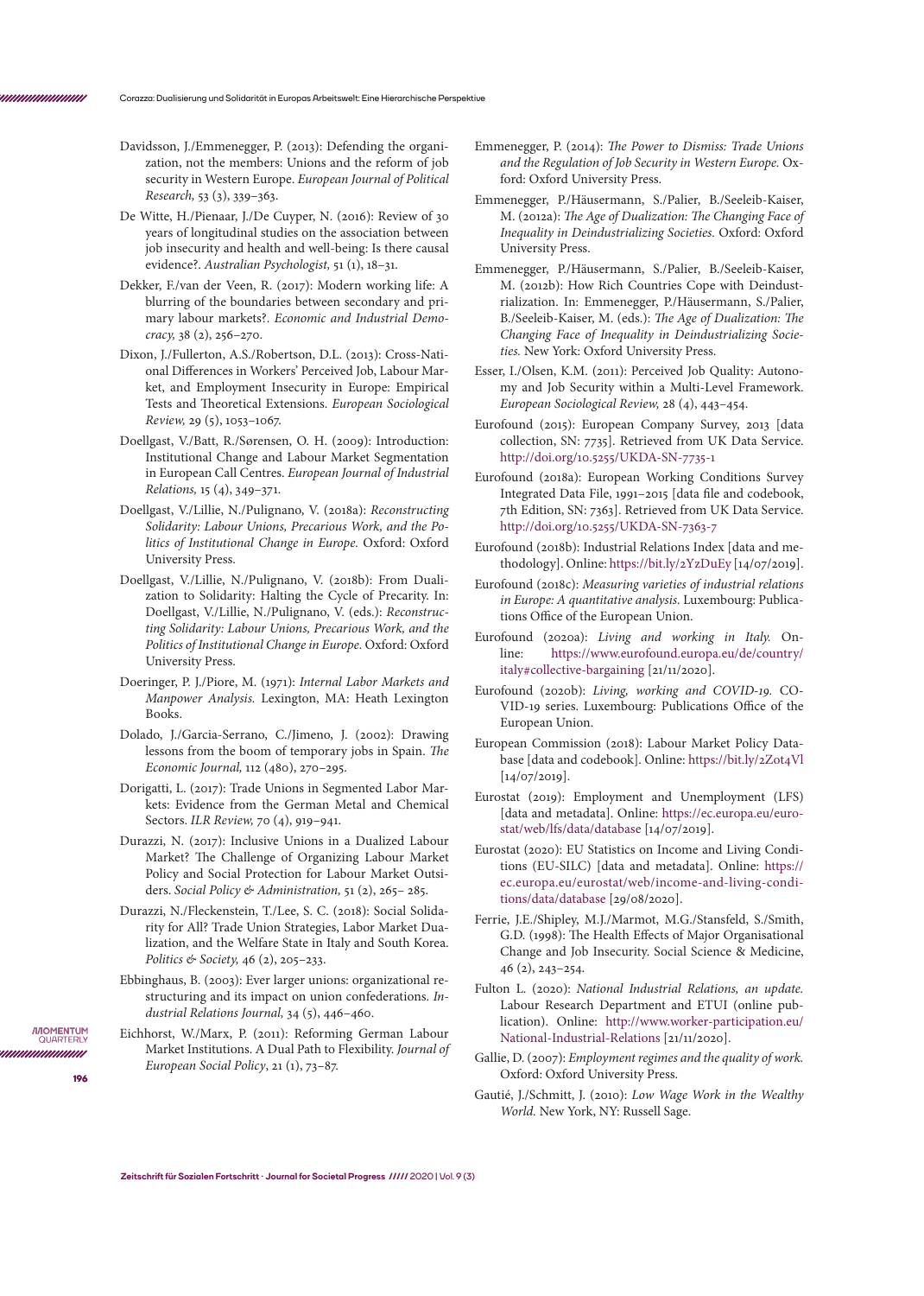- Gazzetta Ufficiale della Republica Italiana (2007): Decreto Legislativo 6 febbraio 2007, n. 25, Attuazione della direttiva 2002/14/CE che istituisce un quadro generale relativo all'informazione e alla consultazione dei lavoratori. Online: [https://www.gazzettaufficiale.it/eli/](https://www.gazzettaufficiale.it/eli/gu/2007/03/21/67/sg/pdf) [gu/2007/03/21/67/sg/pdf](https://www.gazzettaufficiale.it/eli/gu/2007/03/21/67/sg/pdf) [21/11/2020].
- Gazzetta Ufficiale della Republica Italiana (2011): Decreto Legge del 13 agosto 2011, n. 138, Ulteriori misure urgenti per la stabilizzazione finanziaria e per lo sviluppo. Online: [https://www.gazzettaufficiale.it/eli/](https://www.gazzettaufficiale.it/eli/id/2011/09/16/11A12346/sg) [id/2011/09/16/11A12346/sg](https://www.gazzettaufficiale.it/eli/id/2011/09/16/11A12346/sg) [21/11/2020].
- Gelham, A./Hill, J. (2007): *Data Analysis Using Regression and Multilevel/Hierarchical Models.* New York, NY: Cambridge University Press.
- Geppert, M./Williams, K./Wortmann, M./Czarzasty, J./ Kağnicioğlu, D./Köhler, H.-D./Royle, T./Rückert, Y./Uçkan, B. (2014): Industrial relations in European hypermarkets: Home and host country influences. *European Journal of Industrial Relations,* 20 (3), 255–271.
- Gerring, J. (2004): What Is a Case Study and What Is It Good for?. *American Political Science Review,* 98 (2), 341–354.
- Goos, M./Manning, A./Salomons, A. (2009): Job Polarization in Europe. *American Economic Review,* 99 (2), 58–63.
- Gordon, J. C. (2015): Protecting the Unemployed: Varieties of Unionism and the Evolution of Unemployment Benefits and Active Labour Market Policy in the Rich Democracies. *Socio-Economic Review,* 13 (1), 79–99.
- Greene, J. C./Caracelli, V. J./Graham, W. F. (1989): Toward a Conceptual Framework for Mixed-Method Evaluation Designs. *Educational Evaluation and Policy Analysis,* 11  $(3), 255 - 274.$
- Greer, S./Elliott, H./Oliver, R. (2015): Differences That Matter: Overcoming Methodological Nationalism in Comparative Social Policy Research. *Journal of Comparative Policy Analysis: Research and Practice,* 17 (4), 408–429.
- Grimshaw, D./Marino, S./Anxo, D./Gautié, J./Neumann, L./ Weinkopf, C. (2018): Negotiating Better Conditions for Workers during Austerity in Europe: Unions' Local Strategies towards Low Pay and Outsourcing in Local Government. In: Doellgast, V./Lillie, N./Pulignano, V. (eds.): *Reconstructing Solidarity: Labour Unions, Precarious Work, and the Politics of Institutional Change in Europe.* Oxford: Oxford University Press.
- Gumbrell-McCormick, R. (2010): European trade unions and "atypical" workers. *Industrial Relations Journal,* 42 (3), 293–310.
- Gumbrell-McCormick, R./Hyman, R. (2013): *Trade Unions in Western Europe: Hard Times, Hard Choices.* Oxford: Oxford University Press.
- Hall, P. A. (1993): Policy paradigms, social learning and the state: the case of economic policy-making in Britain. *Comparative Politics,* 25 (3), 275–96.
- Hall, P. A./Taylor, R. C. (1996): Political science and the three new institutionalisms. *Political Studies,* 44 (5), 936–57.
- Hall, P./Soskice, D. (2001): *Varieties of Capitalism.* Oxford: Oxford University Press.
- Hassel, A. (2007): The curse of institutional security: The erosion of German trade unionism. *The German Journal of Industrial Relations*, 14 (2), 176–191.
- Hassel, A. (2012): The Dualization of Continental European Welfare States?. *Journal of European Social Policy*, 22 (1), 94–97.
- Hassel, A. (2014): The paradox of liberalization: Understanding dualism and the recovery of the German political economy. *British Journal of Industrial Relations,* 52 (1), 57–81.
- Häusermann, S. (2012): The Politics of Old and New Social Policies. In: Bonoli, G./Natali, D. (eds.): *The Politics of the New Welfare State.* New York: Oxford University Press.
- Heery, E./Abbott, B. (2000): Trade unions and the insecure workforce. In: Heery, E./Salmon, J. (eds.): T*he Insecure Workforce.* London: Routledge.
- Hox, J. J. (2002): *Multilevel analysis: Techniques and applications.* Hillsdale: Lawrence Erlbaum.
- Hyman, R. (2001): *Understanding European trade unionism: Between market, class and society.* London: Sage.
- Hyman, R. (2015): The very idea of democracy at work. Transfer: *European Review of Labour and Research,* 22 (1),  $11-24.$
- International Labour Organization (2013): *Decent Work Indicators: Guidelines for Producers and Users of Statistical and Legal Framework Indicators.* Geneva: International Labour Organization.
- Iversen, T./Soskice, D. (2015): Democratic Limits to Redistribution: Inclusionary versus Exclusionary Coalitions in the Knowledge Economy. *World Politics,* 67 (2), 185–225.
- Jacobs, A. M./Weaver, R. K. (2015): When Policies Undo Themselves: Self‐Undermining Feedback as a Source of Policy Change. *Governance,* 28 (4), 441–457.
- Jiang, L./Probst, T. M./Sinclair, R. R. (2013): Perceiving and responding to job insecurity: The importance of multilevel contexts. In: Antoniou, A./Cooper, C. (eds.): *The Psychology of the Recession on the Workplace.* Cheltenham: Edward Elgar.
- Kahancová, M./Martišková, M. (2011): *Bargaining for social rights: Reducing precariousness and labor market segmentation through collective bargaining and social dialogue (BARSORI): Final report for the Slovak Republic.* Bratislava: CELSI.
- Kalleberg, A. L. (2011): *Good jobs, bad jobs: The rise of polarized and precarious employment systems in the United States, 1970s to 2000s.* New York, NY: Russell Sage Foundation.
- Kärppä., H./Teivainen, A. (2015, 16 November): *Finland dubbed "the sick man of Europe" in global media.* Online: https://www.helsinkitimes.fi/finland/finland-news/ domestic/13614-finland-dubbed-the-sick-man-of-europe-in-global-media.html [28/07/2019].
- Keim, A. C./Landis, R. S./Pierce, C. A./Earnest, D. R. (2014): Why do employees worry about their jobs? A metaanalytic review of predictors of job insecurity. *Journal of Occupational Health Psychology,* 19 (3), 269–290.

**IMOMENTUM**<br>QUARTERLY nnnnmmmm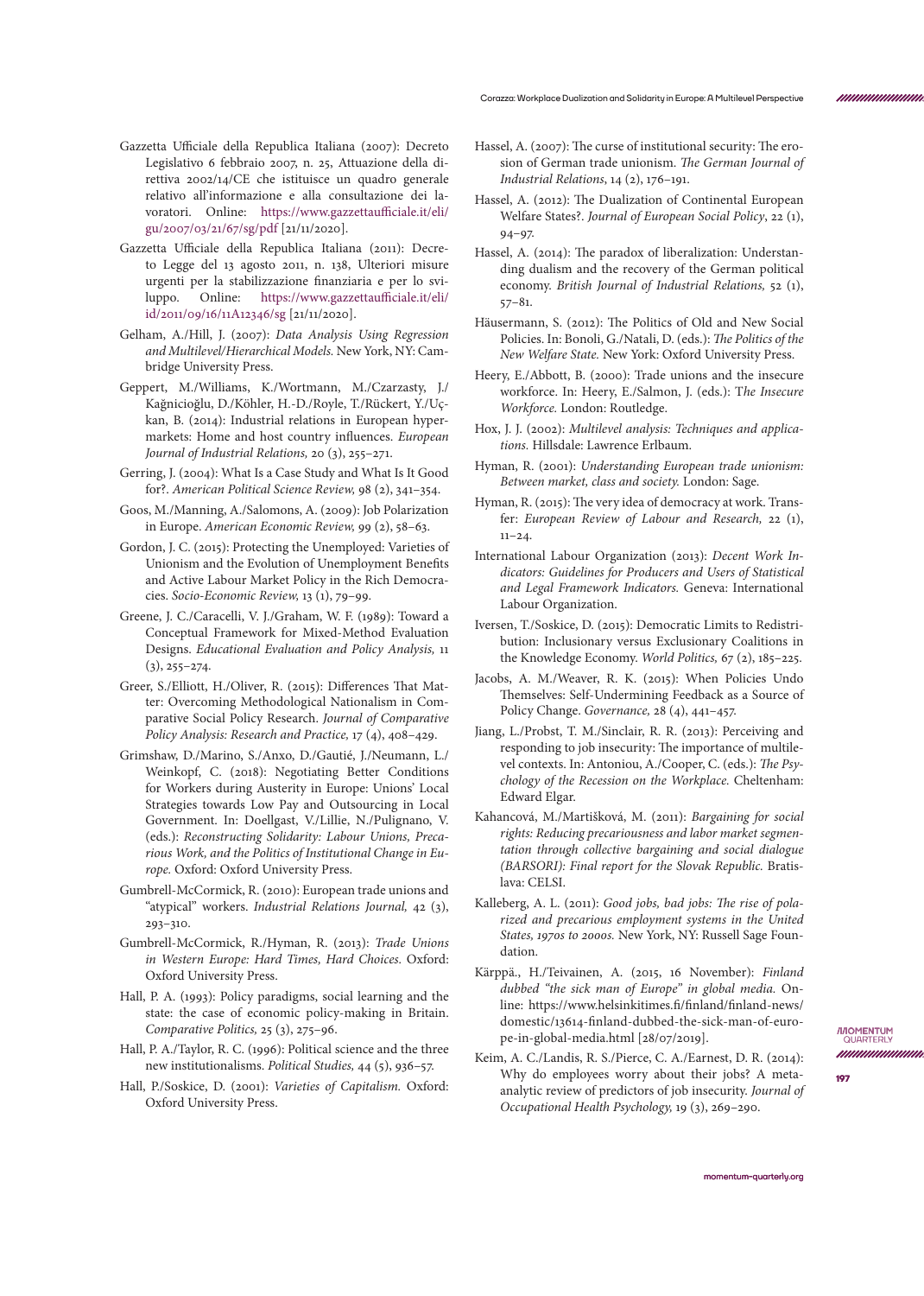- Keune, M. (2013): Trade union responses to precarious work in seven European countries. *International Journal of Labour Research,* 5 (1), 58–78.
- Kinnunen, U./Mauno, S./Nätti, J./Happonen, M. (2000): Organizational Antecedents and Outcomes of Job Insecurity: A Longitudinal Study in Three Organizations in Finland. *Journal of Organizational Behavior*, 21 (4), 443–459.
- Koene, B./Galais, N./Garsten, C. (2014): *Management and Organization of Temporary Agency Work.* Routledge Studies in Management, Organizations and Society. New York, NY: Routledge.
- Kornelakis, A. (2016): Inclusion or Dualization? The Political Economy of Employment Relations in Italian and Greek Telecommunications. *British Journal of Industrial Relations,* 54 (2), 385–408.
- Korpi, W./Palme, J. (2003): New Politics and Class Politics in the Context of Austerity and Globalization: Welfare State Regress in 18 Countries, 1975–95. *American Political Science Review,* 97 (3), 425–446.
- Lazarsfeld, P. F. (1955): The interpretation of statistical relations. In: Lazarsfeld, P.F./Rosenberg, M. (eds.): *The Language of Social Research.* New York, NY: Free Press.
- Leonardi, S./Concetta Ambra, M./Ciarini, A. (2018): Italian collective bargaining at a turning point. In: Leonardi, S./Pedersini, R. (eds.): *Multi-employer bargaining under pressure: Decentralisation trends in five European countries.* Brussels: ETUI.
- Lindbeck, A./Snower, D. (1988): *The Insider-Outsider Theory of Employment and Unemployment.* Cambridge, MA: MIT Press.
- Lübke, C./Erlinghagen, M. (2014): Self-perceived job insecurity across Europe over time: Does changing context matter?. *Journal of European Social Policy,* 24 (4), 319– 336.
- Marino, S. (2012): Trade Union Inclusion of Migrant and Ethnic Minority Workers: Comparing Italy and the Netherlands. *European Journal of Industrial Relations,* 18 (1), 5–20.
- Marx, P. (2014): The Effect of Job Insecurity and Employability on Preferences for Redistribution in Western Europe. *Journal of European Social Policy,* 24 (4), 351–366.
- Marx, P./Starke, P. (2017): Dualization as Destiny? The Political Economy of the German Minimum Wage Reform. *Politics & Society,* 45 (4), 559–584.
- Mauno, S./Cheng, T./Lim, V. (2017): The Far-Reaching Consequences of Job Insecurity: A Review on Family-Related Outcomes. *Marriage & Family Review,* 53 (8), 717–743.
- Meltzer, H./Bebbington, P./Brugha, T./Jenkins, R./McManus, S./Stansfeld, S. (2009): Job Insecurity, Socio-Economic Circumstances and Depression. *Psychological Medicine,*  40 (8), 1401–1407.
- Mewes, J./Mau, S. (2012): Unraveling Working-Class Welfare Chauvinism. In: Svallfors, S. (ed.): *Contested Welfare States: Welfare Attitudes in Europe and Beyond.* Stanford, CA: Stanford University Press.

**198**

*IMOMENTUM* QUARTER unnunnun

- Meyer, B. (2016): Learning to Love the Government: Trade Unions and Late Adoption of the Minimum Wage. *World Politics*, 68 (3), 538–575.
- Mrozowicki, A./Bembič, B./Kall, K./Maciejewska, M./ Stanojević, M. (2018): Union Campaigns against Precarious Work in the Retail Sector of Estonia, Poland, and Slovenia. In: Doellgast, V./Lillie, N./Pulignano, V. (eds): *Reconstructing Solidarity: Labour Unions, Precarious Work, and the Politics of Institutional Change in Europe.*  Oxford: Oxford University Press.
- Murgia, A./Selmi, G. (2012): "Inspire and Conspire": Italian precarious workers between self-organization and selfadvocacy. *Interface,* 4 (2), 181–196.
- OECD (2014): *OECD Employment Outlook 2014.* Paris: OECD Publishing.
- OECD (2016): *Measuring and Assessing Job Quality.* Paris: OECD Publishing.
- OECD (2019): Facing the future of work: How to make the most of collective bargaining, In: *OECD Employment Outlook 2019.* Paris: OECD Publishing.
- Oliver, R. (2011): Powerful Remnants? The Politics of Egalitarian Bargaining Institutions in Italy and Sweden. *Socio-Economic Review,* 9 (3), 533–566.
- Palier, B./Thelen, K. (2010): Institutionalizing dualism: complementarities and change in France and Germany. *Politics & Society,* 38 (1), 119–148.
- Palinkas, L. A./Horwitz, S. M./Green, C. A./Wisdom, J. P./ Duan, N./ Hoagwood, K. (2015): Purposeful Sampling for Qualitative Data Collection and Analysis in Mixed Method Implementation Research. *Administration and policy in mental health,* 42 (5), 533–544.
- Pastore, F. (2012): *Youth Unemployment in Italy at the Time of the New Great Depression.* Bonn: Friedrich-Ebert Stiftung.
- Pierson, P. (2000): Increasing Returns, Path Dependence, and the Study of Politics. *American Political Science Review,*  94 (2), 251–267.
- Probst, T.M./Jiang, L./Benson, W. (2014): Job Insecurity and Anticipated Job Loss: A Primer and Exploration of Possible Interventions. In: Klehe, U.C./van Hooft, E. (eds.): *The Oxford Handbook of Job Loss and Job Search.* Oxford: Oxford University Press.
- Pulignano, V./Doerflinger, N. (2013): A Head with Two Tales: Trade Unions' Influence on Temporary Agency Work in Belgian and German Workplaces. *International Journal of Human Resource Management,* 22 (24), 4149–4165.
- Pulignano, V./Doerflinger, N. (2018a): Labour Markets, Solidarity, and Precarious Work: Comparing Local Unions' Responses to Management Flexibility Strategies in the German and Belgian Metalworking and Chemical Industries. In: Doellgast, V./Lillie, N./Pulignano, V. (eds.): *Reconstructing Solidarity: Labour Unions, Precarious Work, and the Politics of Institutional Change in Europe.*  Oxford: Oxford University Press.